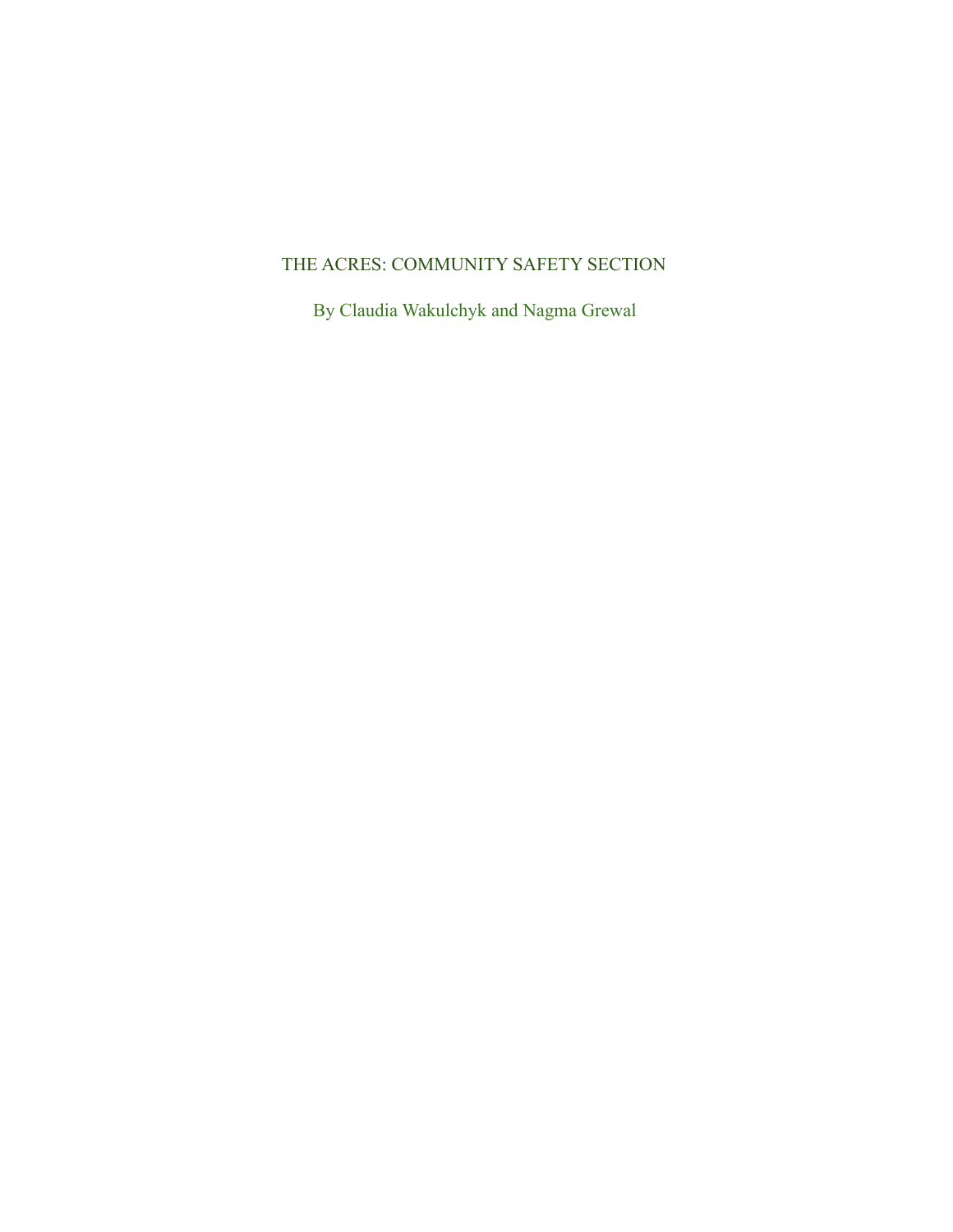#### TABLE OF CONTENTS

#### **OVERVIEW 3**

# **COMMUNITY POLICING VERSUS TRADITIONAL POLICING MODELS** 4

What is Traditional Policing? 4

Why Community Policing? 11

Community Policing in Edmonton – The HELP Unit

13

Case Study 1: Community Policing in Hawkhill, Scotland (Jack et al., 2020)

14

**SUPPORTING RESIDENTS WITH A HISTORY OF SUBSTANCE USE DISORDER** 18

Case Study 2: The River Garden at the Auchincruive Estate in Ayrshire, Scotland (Whyte, 2019)

20

## **THE ROLE OF COMMUNITY GARDENS IN ENHANCING COMMUNITY SAFETY**

22

# **GENERAL SAFETY CONSIDERATIONS**

25

## **CONCLUSION**

25

**Works Cited** 27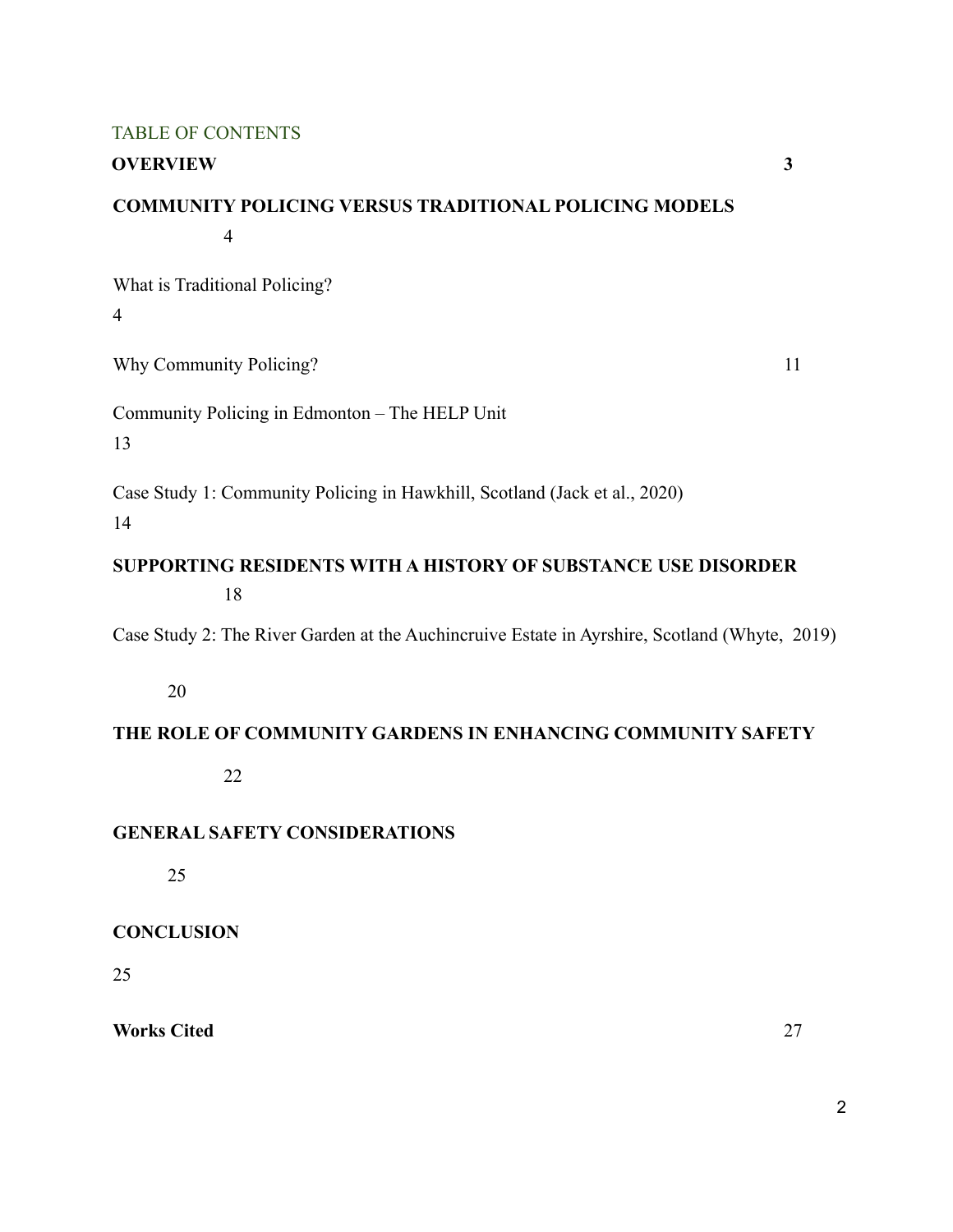#### **OVERVIEW**

Community safety involves a myriad of considerations and is an integral component of community cohesion and sustainable improvements in residents' quality of life. We recognize that *The Acres* community safety strategy will progress with the needs and collective decision-making of *The Acres* residents and stakeholders. Thus, this report does not present the ideal "way forward," but instead, it offers examples of strategies that have worked in other, similarly designed, settings to support further research and decision-making once community planning and development commence.

First, this report will provide a historical overview and discuss key principles of both the traditional model of policing and the more modern, community model of policing. With increasing recognition of the strength that effective community partnership can play in dismantling long-standing barriers to crime reduction and community safety, most police forces have gradually shifted to incorporate more principles of community policing in their law enforcement strategies. The Social Response Unit within the Edmonton Police Services will be presented as an effective example of such a transformation.

The second half of the report will present case studies which have implemented a community oriented approach to policing, key learnings from these models, and the implications for *The Acres*. Suggestions regarding Asset-Based Approaches to community safety, the role of education, harm reduction, and mental health supports are brought forth alongside the integration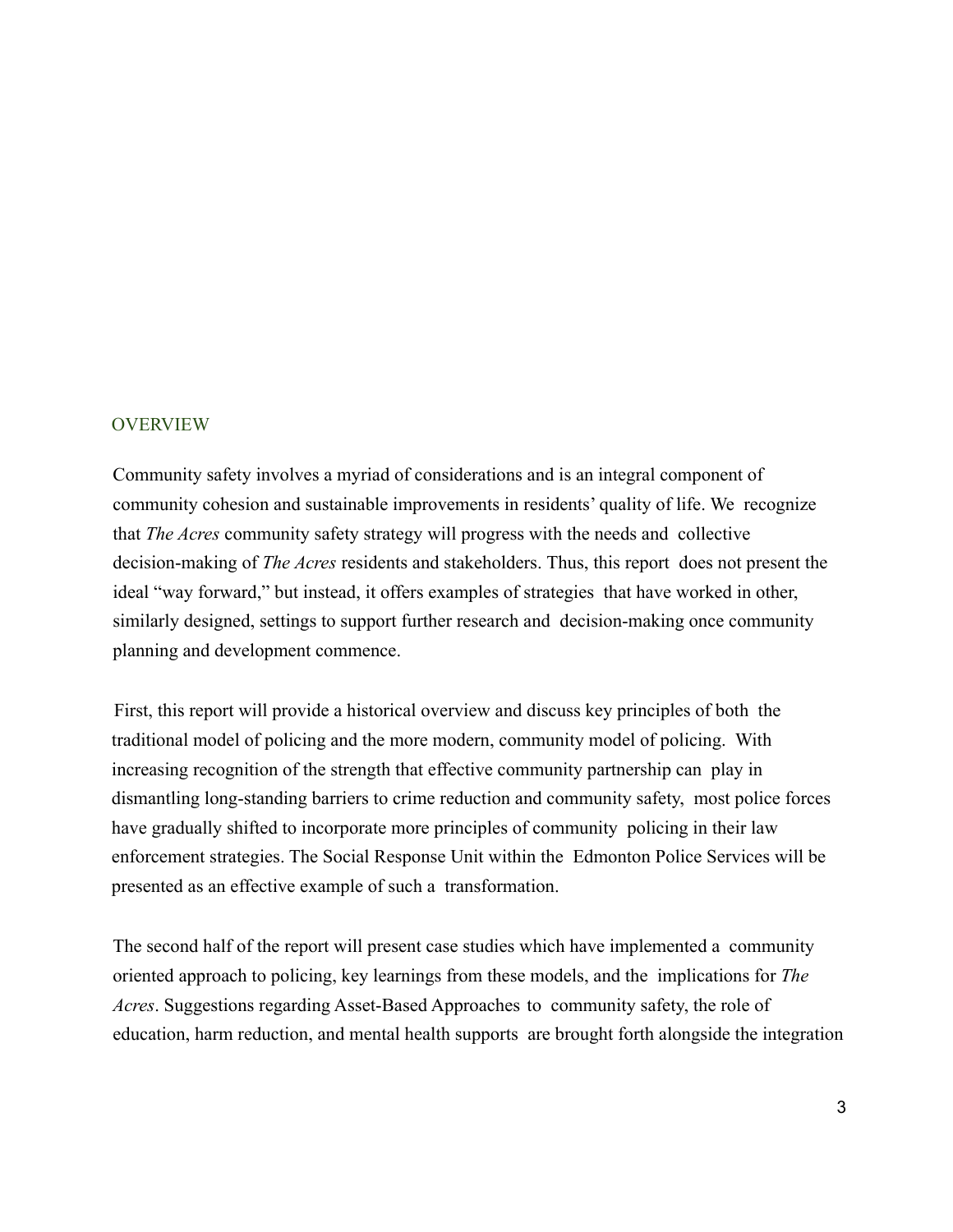of agriculture and gardening in a community. The development of community safety policies should be unique for the neighborhood and highlight community assets, individual strengths, and strive for a holistic model of wellness. Fostering inclusion and social connectedness are discussed as key factors in the role of recovery and the development of an integrated community, such as *The Acres*. Finally, general safety considerations are discussed.

### COMMUNITY POLICING VERSUS TRADITIONAL POLICING MODELS

What comes to mind when someone hears the word "police"? It may very well depend on a person's demographic or the time period one lives in. Are they upper-class or from a disadvantaged inner city neighbourhood? Does one live in the 1980's Reagan era of *Tough on Crime* or the 2020's movement of *Defund the Police*? Have they had previous run-ins with law enforcement and, if so, were these experiences negative or positive? Regardless of the preformed notions a person may have about law and order, there are many models of policing, each of which have their own focus and methods of execution. We will be focusing on two distinct approaches to policing which are employed in Canada: traditional policing and community policing, and discuss the benefits of community oriented policing through an example of its successful integration in the Edmonton Police Service.

## *WHAT IS TRADITIONAL POLICING?*

The traditional model of policing focuses on crime control, with police officers' primary responsibilities being centered upon responding to crimes, conducting investigations, gathering evidence, identifying suspects, and making arrests. This reactive approach emphasizing crime suppression has been used since the early  $20<sup>th</sup>$  century and is based on the theory of deterrence – that is, the consequences of crime should deter potential offenders from committing the crime. Officers and police organizations tend not to take initiative to target specific problems or areas within their geographical patrol district but rather focus on crime control (making arrests) and maintaining order. Jurisdictions that implement the traditional model tend to place authority in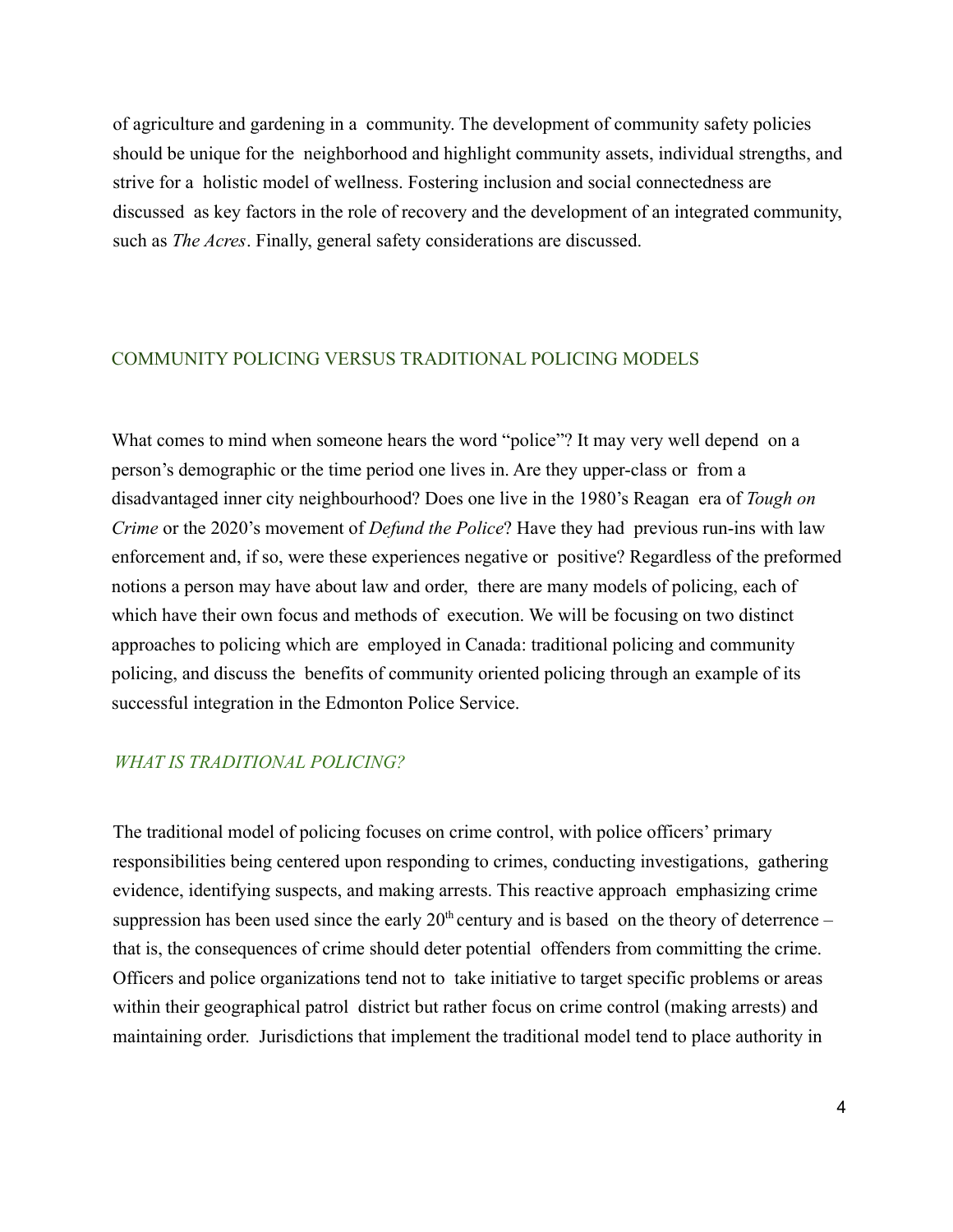the hands of law enforcement, invest resources into hiring and training more officers, and believe that faster response times and dedication to arrest and punishment of offenders will reduce crime rates and foster safer neighbourhoods (Nicholl, 1999).

Although there is no doubt that police officers play a major role in the reduction and prevention of crime, the traditional model has been criticized for its narrow focus which ignores the importance of prevention and collaboration. Oftentimes this approach contributes to undesirable outcomes such as a disconnect between police and citizens and an ignorance towards correlates and underlying causes of crime. Beginning in the 1980s, as a result of 30 years of research into crime prevention strategies, a paradigm shift began in police departments globally. The Community Oriented Policing (COP) model was created as a response to the gaps in the traditional model and strived to redefine the relationship between police and the communities they serve (OJJDP, 2010). Today, most law enforcement across Canada employ a mixed model of traditional and community policing to varying degrees.



*Figure 1. Policing style by location.*

#### *WHAT IS COMMUNITY POLICING?*

In contrast to the traditional model, community policing (or *community oriented policing*) emphasizes the inclusion of citizen input when developing policies and problem-solving

*Reactive = traditional, proactive = community oriented. Taken from: https://www.justice.gc.ca/eng/rp-pr/cj-jp/yj-jj/discre/org/styles.html*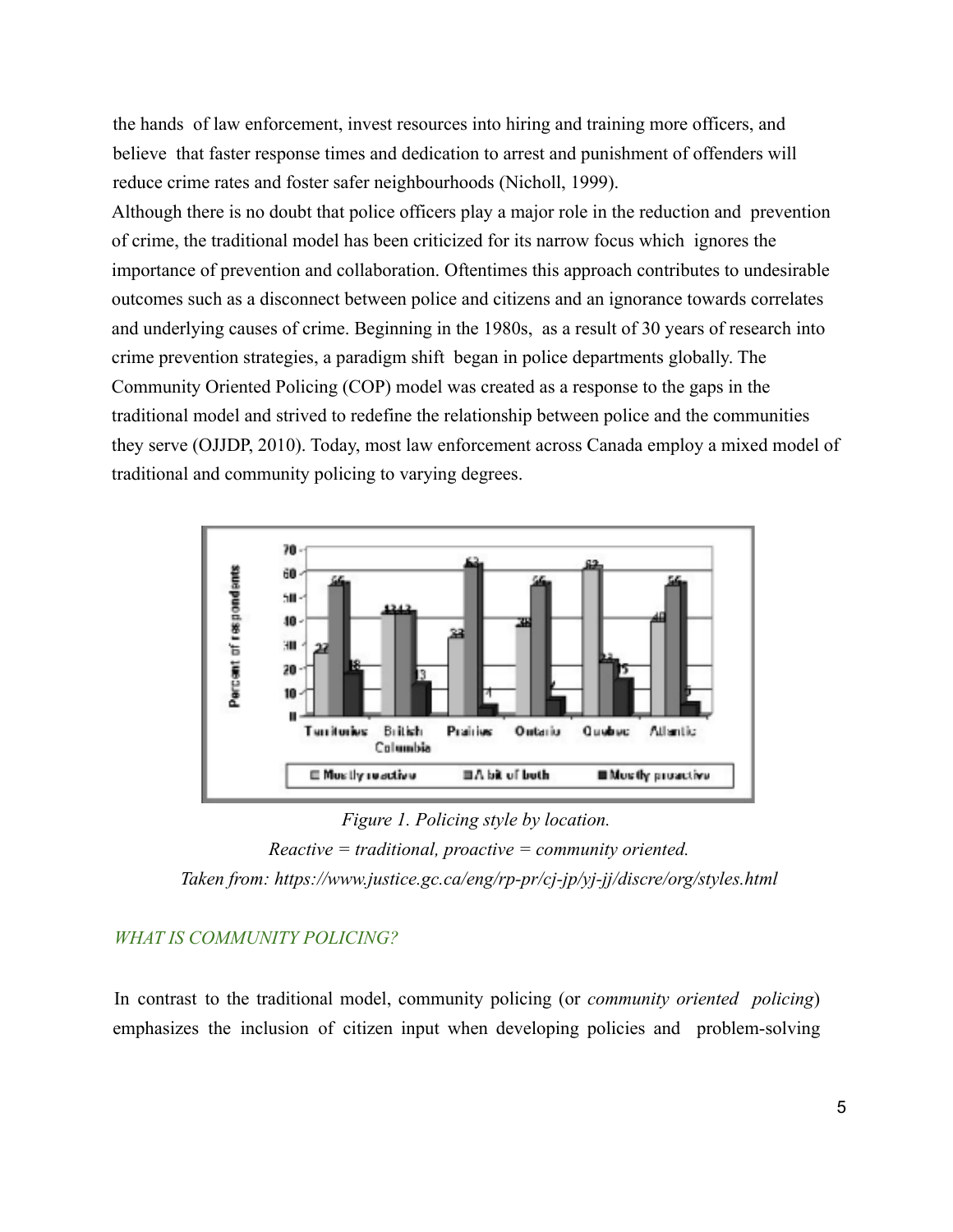strategies to prevent crime and promote public safety. There is attention paid to 'quality of life' issues, such as: increasing feelings of safety/reducing

fear, breaking the cycle of recidivism, and including input from the communities which the decisions affect. While implementation and execution of the community policing model can vary vastly, there are three key components which build the foundation for the model: community partnerships, organizational transformation, and problem solving.



*Figure 2. Primary Components of Community Policing.*

At the core of the community policing model is an organizational transformation which focuses upon meaningful collaborative relationships between police and the community to identify, counter, and resolve the causes of crime. This entails community-based crime prevention, reorientation of patrol activities to emphasize non-emergency servicing, increased police accountability to their communities, and the decentralization of command (Skolnick & Bayley, 1988). Common manifestations of the COP model are increased foot/bike patrols, geographic assignment of officers, storefront police stations, and neighborhood-based crime prevention activities (OJJDP, 2010).

## Community Partnerships – *"Nothing about us without us*"

There can be no community policing without community involvement. In order to develop solutions to problems and increase trust in police, partnerships between police agencies and the individuals and organizations they serve are established. Relevant stakeholders, such as other government agencies, community groups,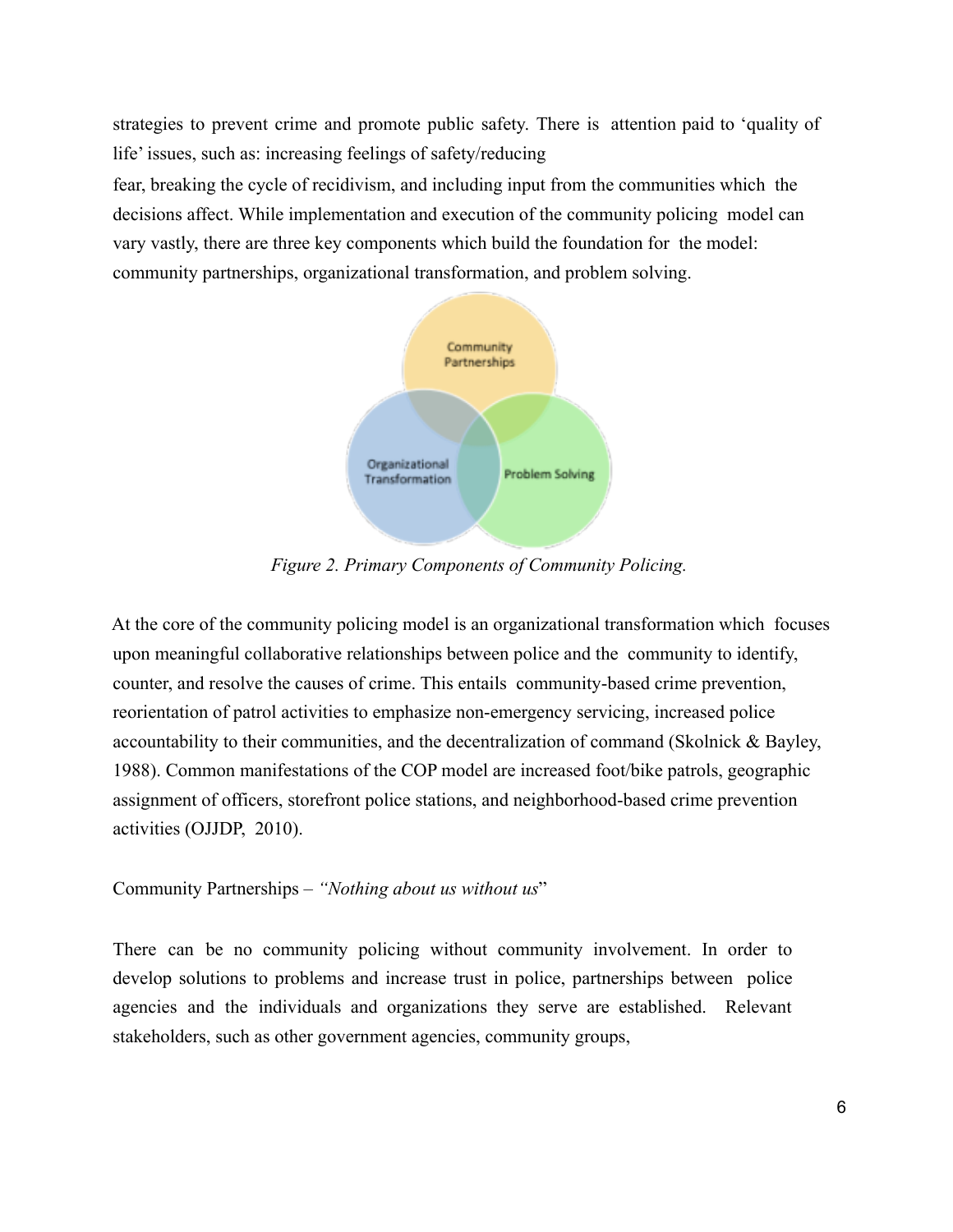nonprofits and service providers are examples of those consulted to develop strategies for problem-solving and prioritizing the key issues in public safety. This is a reciprocal relationship whereby community members have a voice at the table on identifying and addressing local crime and disorder problems, and shaping the policy and practice to resolve them (COPS Office, 2012; Leighton, 1991).



*Figure 3. Key partnerships formed by police with a variety of agencies.*

Example partnerships include:

- Government Agencies: prosecutors, probation and parole, healthcare partners, social workers, child and family services, neighboring law enforcement agencies, schools.
- Community Members/Groups: individuals with investment in the community (ex. live or work there – volunteers, residents, community leaders, tourists or visitors) are valuable to identifying the most pressing community concerns.
- Nonprofits / Service Providers: support groups, advocacy groups, community development corporations, faith-based groups; may have specialized skills or knowledge that could benefit police.
- Private Businesses: bring in resources to the community and often hold a stake in the success of the neighbourhood. They can help identify problems and provide resources and may have specialized skills/knowledge that could benefit police.
	- $\bullet$  Media: living in the 21<sup>st</sup> century, media has become a powerful tool to communicate with and about the community. This could involve correspondence of both concerns and solutions while also impacting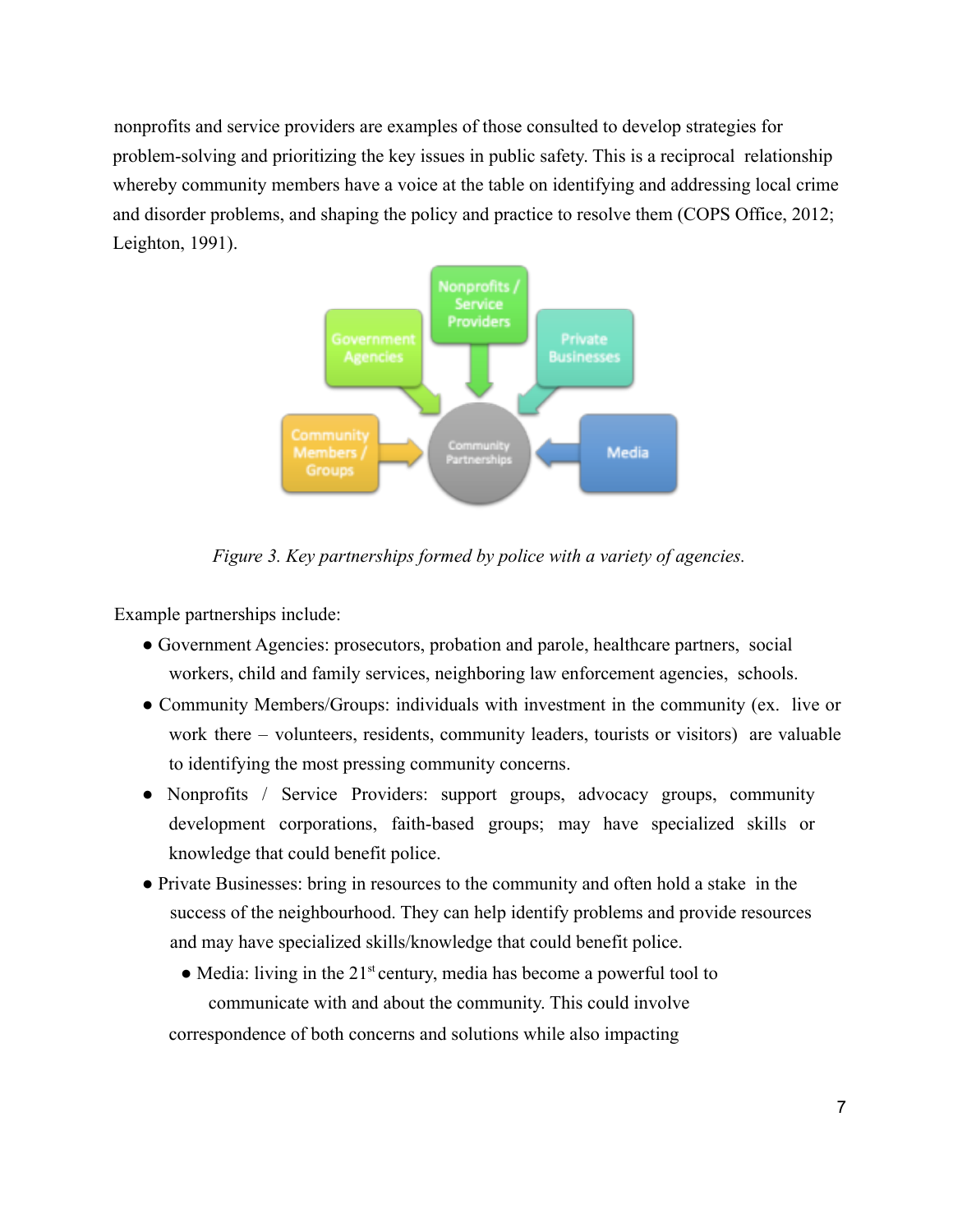perceptions of police and crime.

#### Organizational Transformation

The organizational structure and transformation of police agencies is a complex and multifactorial topic, best left to researchers and experts on criminal justice and reform. However, it is important to note that for problem solving and change to occur in communities, there needs to be an alignment of management, structure, personnel, training, and information systems that support the philosophy and goals of COP. In comparison to traditional policing, the emphasis shifts from a bureaucratic process to concrete results, and power shifts from complete police authority to a shared power with the community. It is now the responsibility of every officer to build community relations and the requirement of law enforcement agencies to form policies, training, and practices that align with individualized community needs.

Factors of Organization Transformation:

- Agency Management
	- Climate and culture
	- Leadership
	- Labor relations
	- Decision making
	- Strategic planning
	- Policies
	- Organizational evaluations
- Organizational Structure
	- Geographic assignment of officers
	- Despecialization
	- Resources and finances
- Personnel
	- Recruitment, hiring, and selection
	- Personnel supervision/evaluations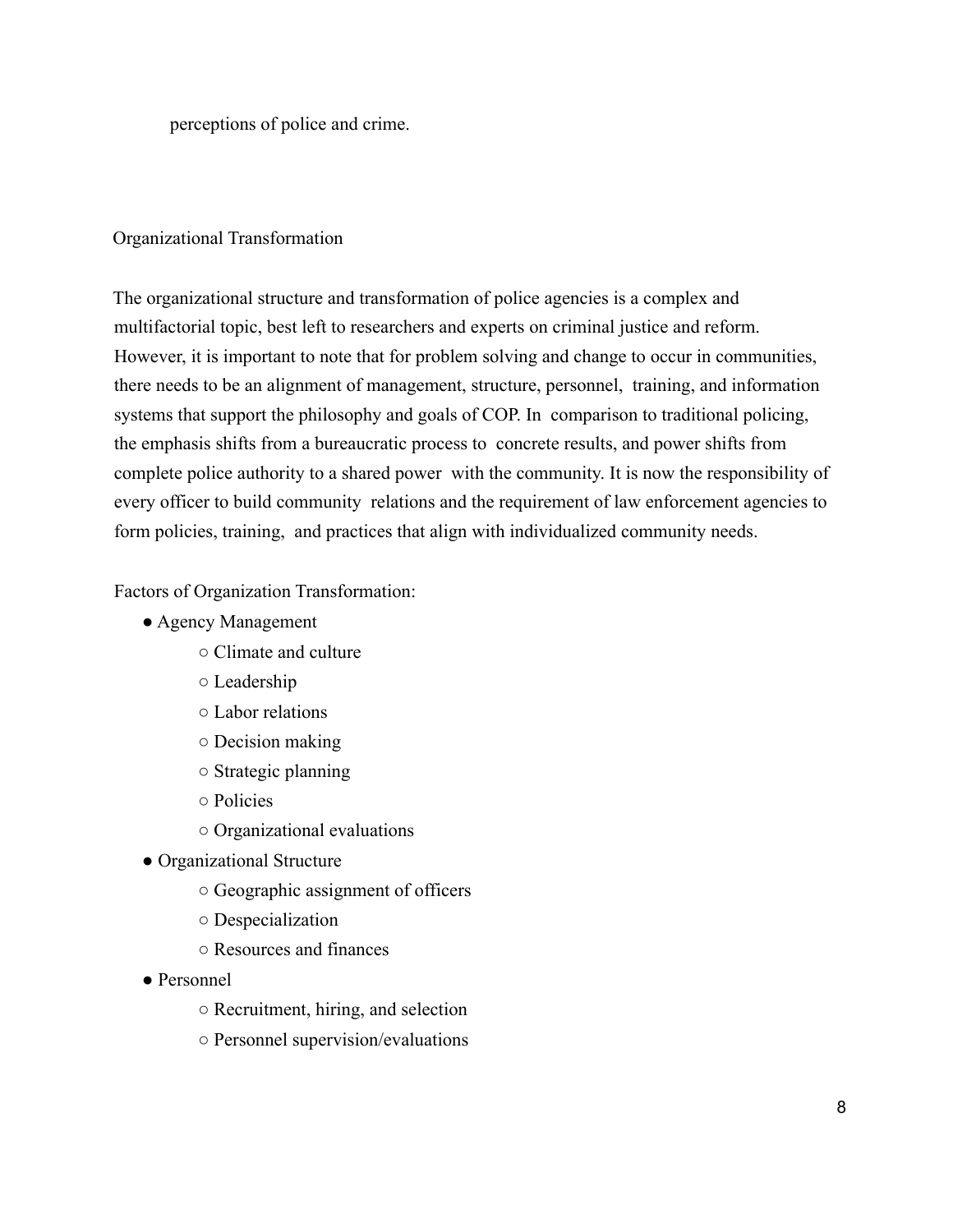○ Training

- Information Systems (Technology)
	- Communication/access to data
	- Quality and accuracy of data

*For further information and descriptions of the above, please access the original source of this list: Community Policing Defined, by the U.S. Department of Justice (Community Oriented Policing Services), pages 4-9.*

Problem Solving

Community policing, compared to traditional, highlights a proactive approach to solving problems and attempts to do so in a systematic and routine manner. Rather than being solely responsive, agencies and police are encouraged to collaborate in developing solutions to underlying conditions contributing to crime and public safety issues. In this idea, law enforcement agencies and partner organizations are challenged to reconsider response to crime and acknowledge that making arrests is one of many potential responses.

One suggested model for helping officers and agencies think in a structured and objective way is the SARA (scanning, analysis, response, and assessment) problem solving model.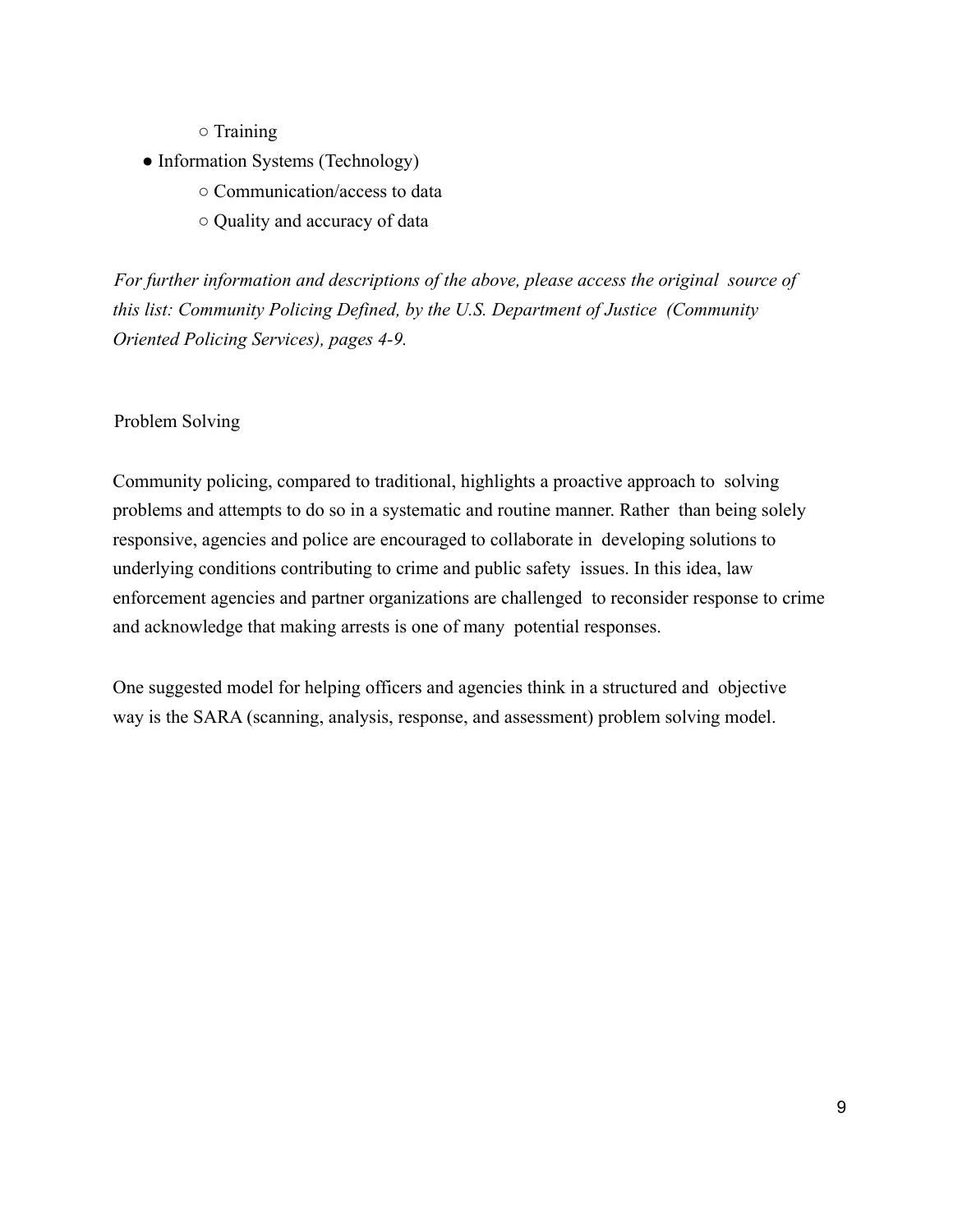

*Figure 4. SARA problem-solving model in community policing.*

In this model, related incidents can be grouped and analyzed to learn why and how the crimes have occurred repeatedly, and how they could have been prevented. Specific crime problems are identified and comprehensive, directed strategies are implemented to prevent future crime. Solutions to problems rely more on developing long-term methods of reducing offences, making crime hotspots less appealing, and protecting likely victims compared to traditional policing.

For further interest and more information regarding the SARA Model please see: *Problem-Solving Tips: A Guide to Reducing Crime and Disorder Through Problem Solving Partnerships* (COPS U.S. Department of Justice, 1998) which can be downloaded from: https://www.hsdl.org/?abstract&did=688281

## *Other Considerations*

It should be noted that in addition to the three core elements of community policing, there are also three key dimensions required for the program's success. In a *philosophical* sense, it requires citizen contribution. This may involve town meetings, forums, advisory boards, and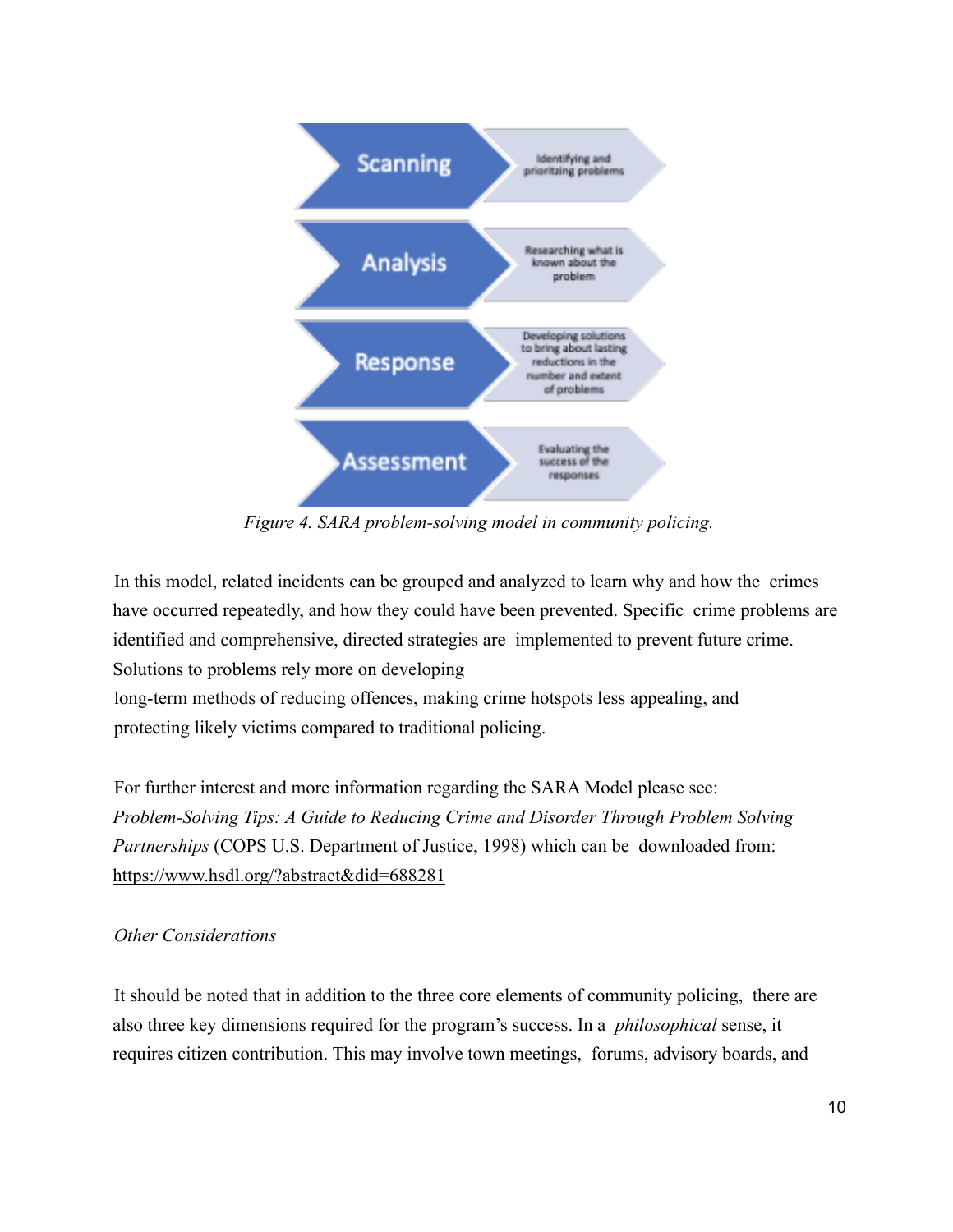surveys and requires police to take on a broader role in resolving conflicts, solving problems, and adapting new methods for the benefit of the community. This incorporates both the problem-solving and community partnership components of COP. Second, there is a *strategic* dimension, where police interaction with citizens should be increased, which involves the organizational transformation as previously described. Department response to calls, permeance of geographical assignments, and a proactive social welfare orientation are important strategic changes required in this model. Lastly, the *tactical* dimension, whereby police are expected to build rapport with communities through repeated positive interactions. Police are expected to take the time to identify the underlying causes and predisposing conditions for a crime, instead of the traditional method of rushing and handling a call, then rushing to the next call. In this problem-solving technique, alternatives to arrest may be considered (Roberg et al., 2009). These three dimensions can be seen in the Edmonton Police Service's HELP Unit, which will be discussed later in this section.

Table 1. A comparison between approaches used in traditional policing and community policing (Healy, 2014; Normandeau & Leighton, 1990; Leighton, 1991).

| <b>Traditional Policing</b> | <b>Community Policing</b> |
|-----------------------------|---------------------------|
|-----------------------------|---------------------------|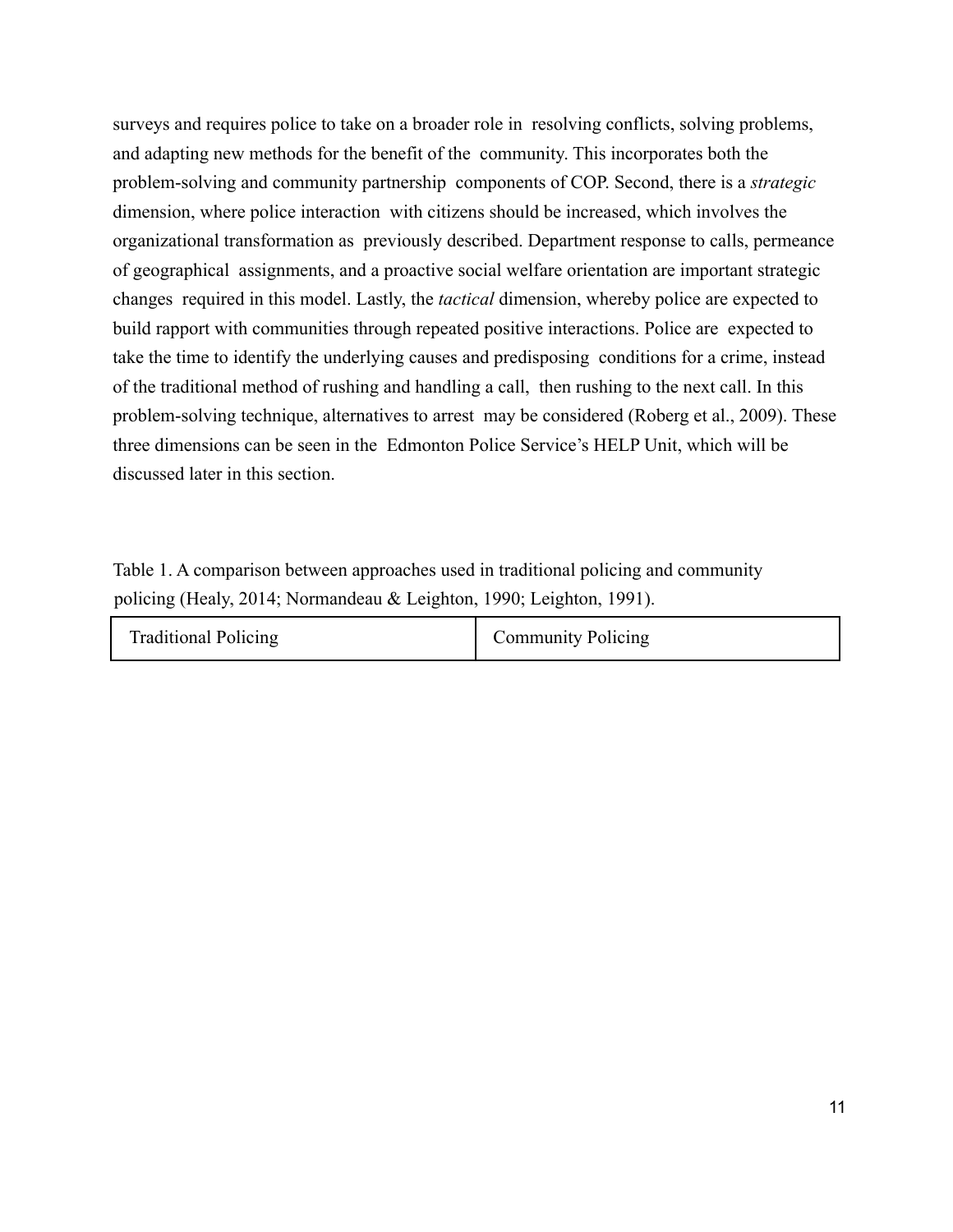| - Role of officers is limited to |
|----------------------------------|
| incident response                |

- Reactive in nature
	- Limited relationship with the community and social agencies
	- Patrols by police are random and response to calls are undifferentiated (ex. rapid response to all calls)
	- Priorities and focus of internal resources set by police chief
	- Organization is authoritative in style or control-oriented
- Crime reduction strategy focused on deterrence and punishment
- Police officers act as "peace" officers
- Community consultation and interagency cooperation
- Interactive, proactive approach to policing - flexible tactics tailored to the community
- Problem-oriented strategy
- Crime prevention activities
- Development of police officers as generalists

- Decentralized police management – development of flatter organizational structures and accountability to the community

# *WHY COMMUNITY POLICING?*

Since the 1980's, there has been a fair amount of data collected and research conducted on the effectiveness of community policing. Many studies have shown promising results in subjective improvement of neighborhood quality of life, reduction in problems as identified by community members, and increase in public perception of safety; however, it is difficult to definitively operationalize the efficacy of the community policing model due to its diverse methods of implementation across the world. One study, conducted by Skogan and Hartnett (1997), showed that citizens residing in the most disadvantaged neighborhoods in Chicago reported a noticeable reduction in problems such as drug sales and abandoned buildings. In Austin, another socioeconomically disadvantaged Chicago neighborhood, similar findings were reported. Both neighborhoods employed community policing strategies, such as long term geographical assignment of patrol officers, training based on problem-solving strategies, and input from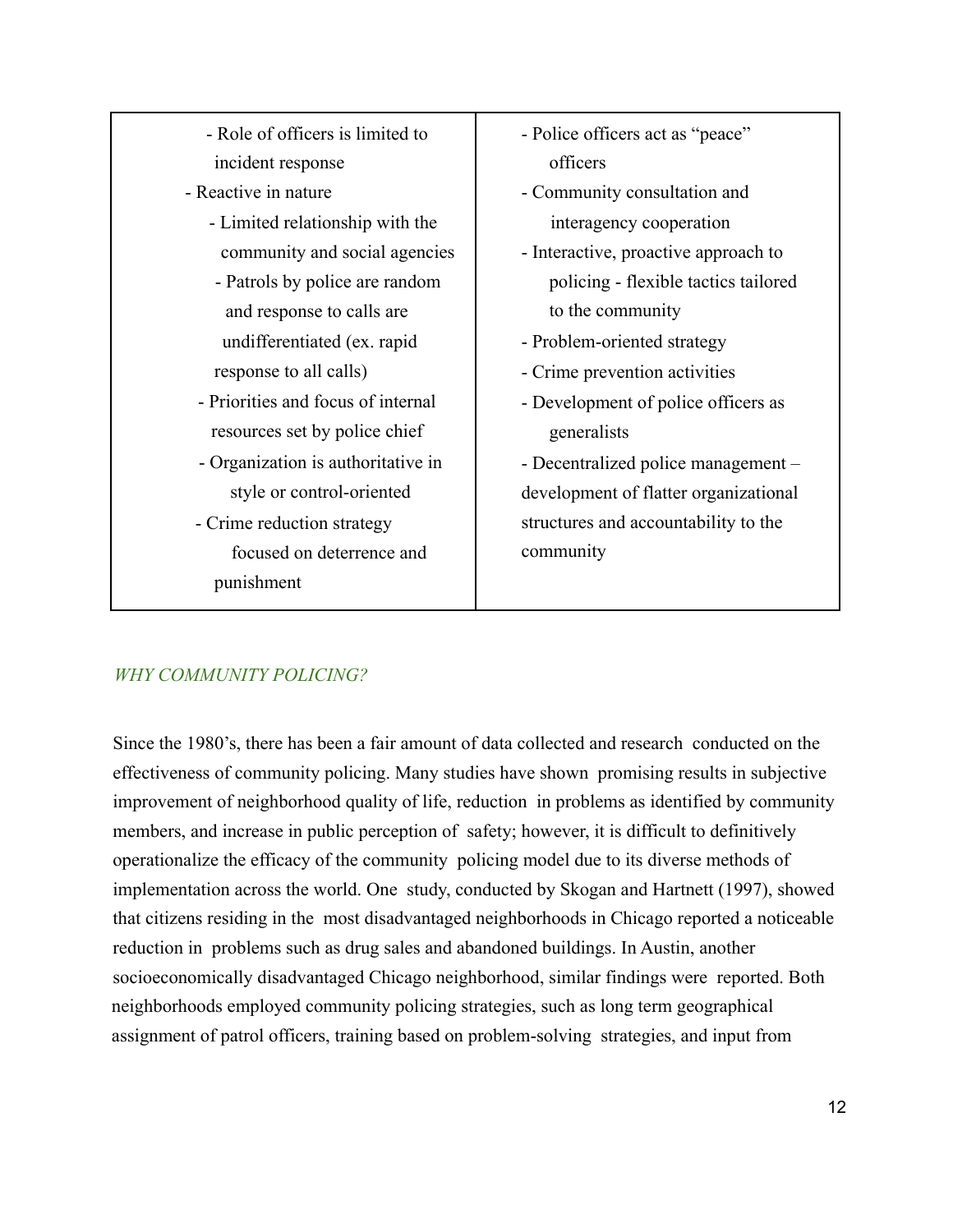committees of citizens. These findings suggest that positive outcomes in disadvantaged neighborhoods may be attributed to community policing efforts. In another study by Sadd and Grinc (1996), perceived impact of community policing on crime and quality of life were surveyed. The findings were mixed, but cities such as Portland and Tempe found that communities believed there to be a significant reduction in drug trafficking following implementation of the COP model. In the Iris Court neighborhood in Portland, residents perceived there to be dramatic decreases in gang activity, violent crime, robberies, and burglaries. Even in the cities (Houston, New York) that thought the COP model had minimal effect on drugs, crime, and fear, respondents reported an improved relation between police and the community (Sadd & Grinc, 1996).

Community policing creates a partnership between police and citizens to prevent crimes and address problems deemed important by the community they occur in. Citizen involvement and improved relationships with law enforcement have been shown to improve quality of life, reduce fear, and increase trust in the police. With community involvement, police have access to more resources and support to address the various determinants of crime activities. Through earning the trust of community members, officers are more likely to obtain valuable insights into crimes, concerns, and the best suited solution for problems. Community policing is proactive in nature and flexible in its execution, meaning that it is capable of change and adaptation to the specific needs of each community. If a policy or strategy is found not to work, there is room to continuously rethink, revise, and tailor it until a successful outcome can be found. If community policing can lead to decreased rates of crime, additional police resources can then be reallocated to different areas and services to further increase public safety and quality of life.

While there are many benefits of a community-oriented approach, limitations and challenges must also be considered. For the COP model to work effectively, citizens must actively participate in addressing gaps in policies, share responsibility for public safety and welfare, and have faith in the police's ability to follow through. Policy changes and developing relationships take time and effort, and both police and citizens must allow time to build rapport and ensure clear communication in order to address the specific concerns and goals of their community. To ensure fairness and that all voices are acknowledged,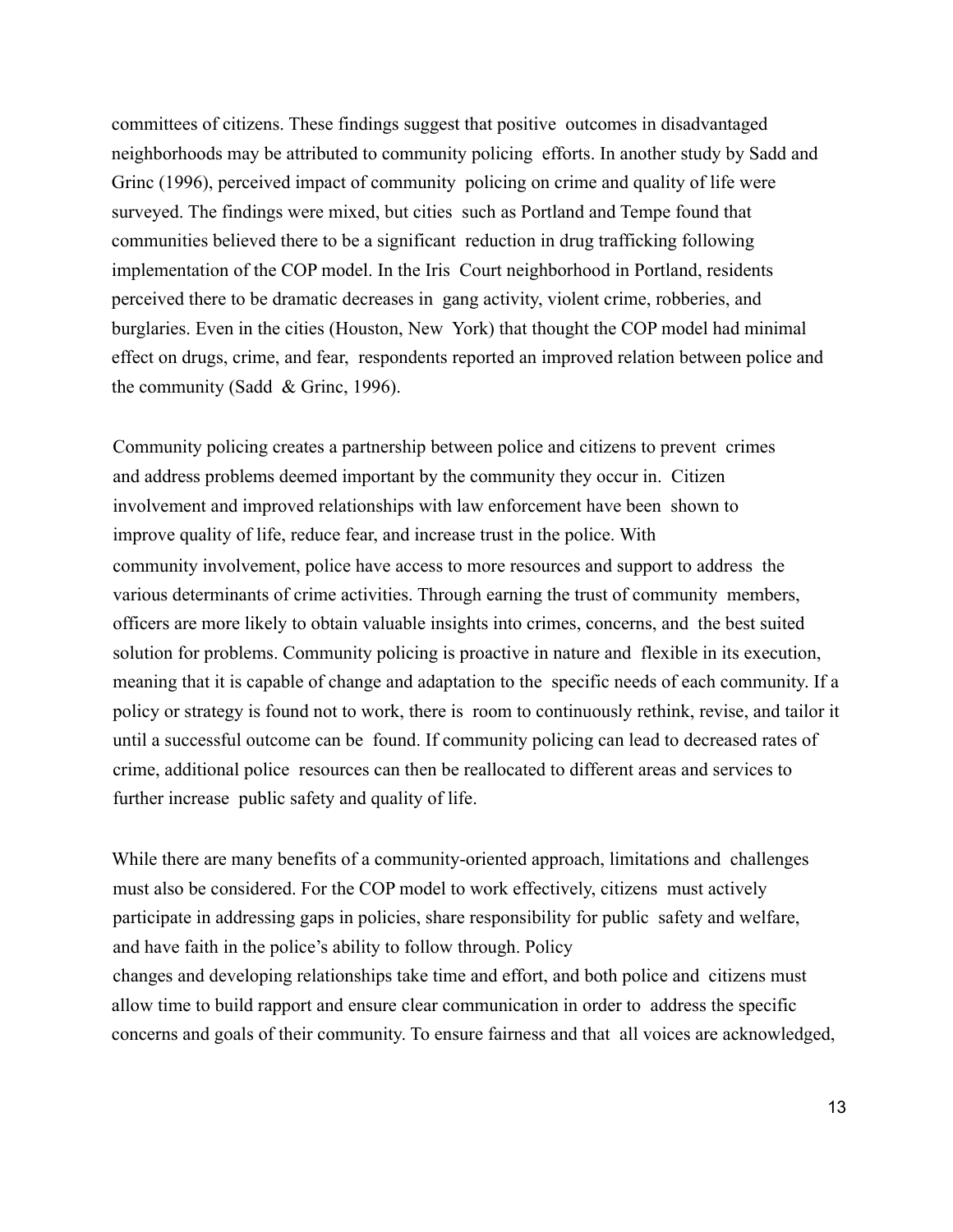diverse agencies must be included in the conversations and agendas for improvement. Due to the myriad of forms that community policing exists in, further research needs to be conducted to address the gaps in knowledge. While trust, community relations, and perceived reduction in crime have been recorded, absolute reduction in crime rates is still unclear (Segrave & Ratcliffe, 2004).

### *Community Policing in Edmonton – The HELP Unit*

In January 2021, the Edmonton Police Service piloted an initiative based on a person centered and community-based model of policing called the Human-centered Engagement and Liaison Partnership (HELP Unit). This initiative is a collaboration between the EPS and Boyle Street Community Services, which partners police officers with frontline workers equipped with de-escalation techniques, knowledge of community resources, and experience with case-management.

Although its initial launch was in January, the EPS HELP Unit spent much of 2020 advocating for the program and building relationships with external organizations that would provide valuable knowledge and resources to reach the program's overarching goal. This extensive outreach is a crucial aspect of community policing initiatives and fosters familiarity and trust between the EPS and the community. Currently over 15 partner agencies, most having frontline experience and expertise in areas of social justice, social determinants of health, and addressing the underlying causes of crime, support the unit.

The HELP Unit's purpose is as follows: "The Unit navigates individuals to the appropriate service providers before the community members get entrenched or caught up in one of our complex judicial systems. HELP focuses on those individuals at greatest risk for victimization and offending, and at greatest risk and harm to themselves, others, and the community as a whole."

Ultimately, the ability to identify those most at risk of reoffending for minor/social disorder offences (such as trespassing, public intoxication, panhandling, lack of payment for LRT) and addressing the root causes of these issues will reduce the demand on police and the justice system. By providing support to those from vulnerable, marginalized, and at-risk populations in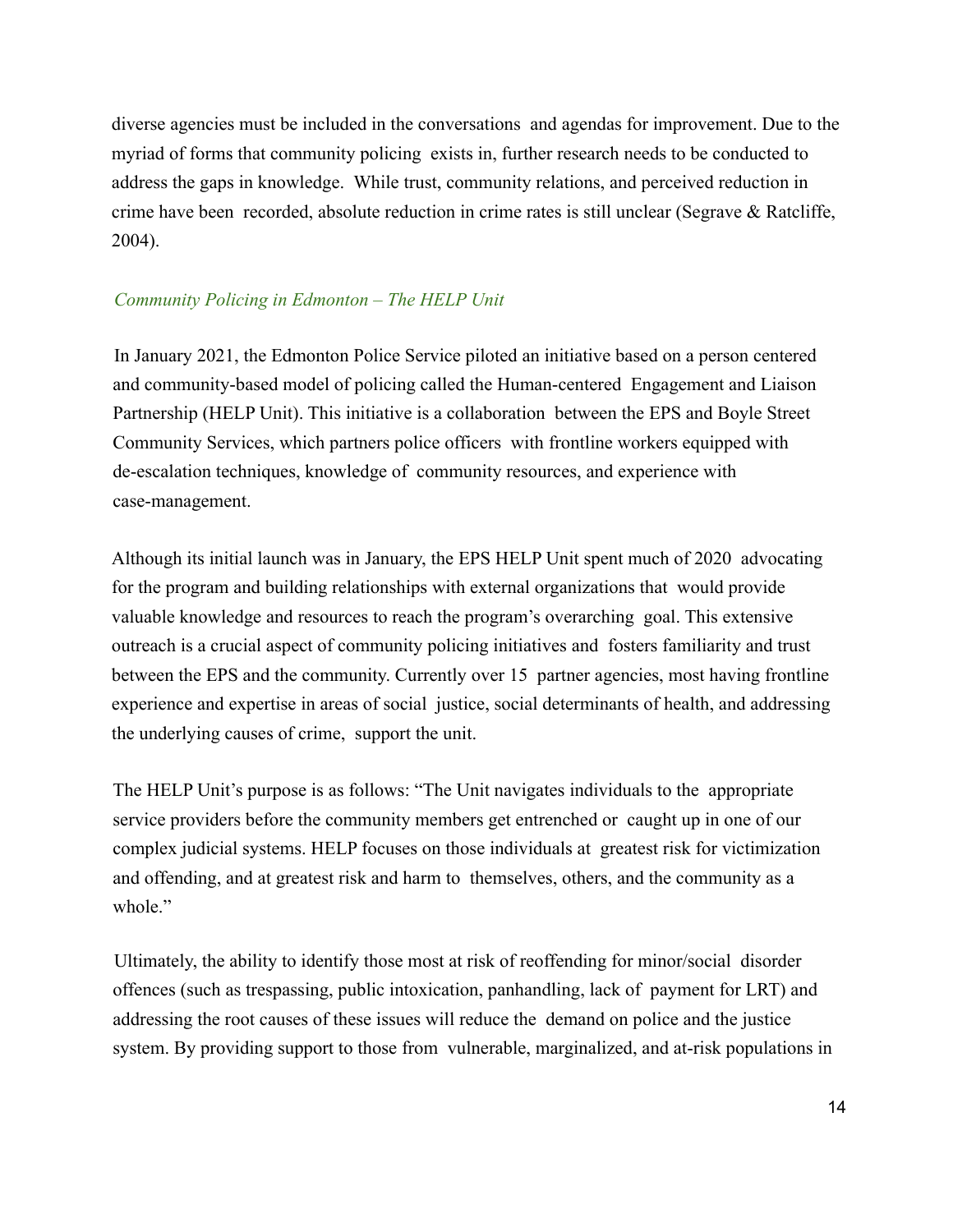our city, the HELP Unit aims to connect individuals with social services which are better equipped to manage their needs and improve their quality of life in the long term. Oftentimes the minor crimes committed are a result of a deeper-rooted issue, such as the individual's history or present situation. Matters of mental health, substance use disorders, houselessness, intergenerational trauma, unemployment, or a combination of these are almost always better addressed by a partner organization than a redundant cycle through the criminal justice system. Some examples of support provided are: providing monthly bus passes so that transportation is not a barrier, assistance completing medical forms, obtaining housing or pension, or even reconnecting community members with their family who live across the country.

While the HELP Unit has only been active for a few months, it is a hopeful and innovative solution to address underlying needs and stop the traditional cycle of "arrest, charge, repeat." (Edmonton Police Service, 2021; Junker, 2021)

#### *Case Study 1: Community Policing in Hawkhill, Scotland (Jack et al., 2020)*

*Setting.* The Hawkhill Housing scheme in central Scotland is a great example of using components of community policing coupled with an asset-based approach to build community resilience and confidence. For years the community was one of the most statistically deprived neighbourhoods, characterized by poverty, unemployment, poor health and well-being, lower educational attainment, and higher levels of anti-social behaviour. The police regularly tried to engage with the community using traditional policing methods but were met with limited success and resistance from residents. Through one-on-one conversations, the research team learned that residents were deeply proud of the area and wanted to improve its present conditions and create a more positive environment.

*Intervention.* Using an asset-based approach, a collaboration was formed between the Scottish Violence Reduction Unit (SVRU/Scotland Police) and the Hawkhill community. The specific aims of the initiative were to:

- Address health inequalities
- Improve people's feelings of well-being
- Support and encourage residents in empowering themselves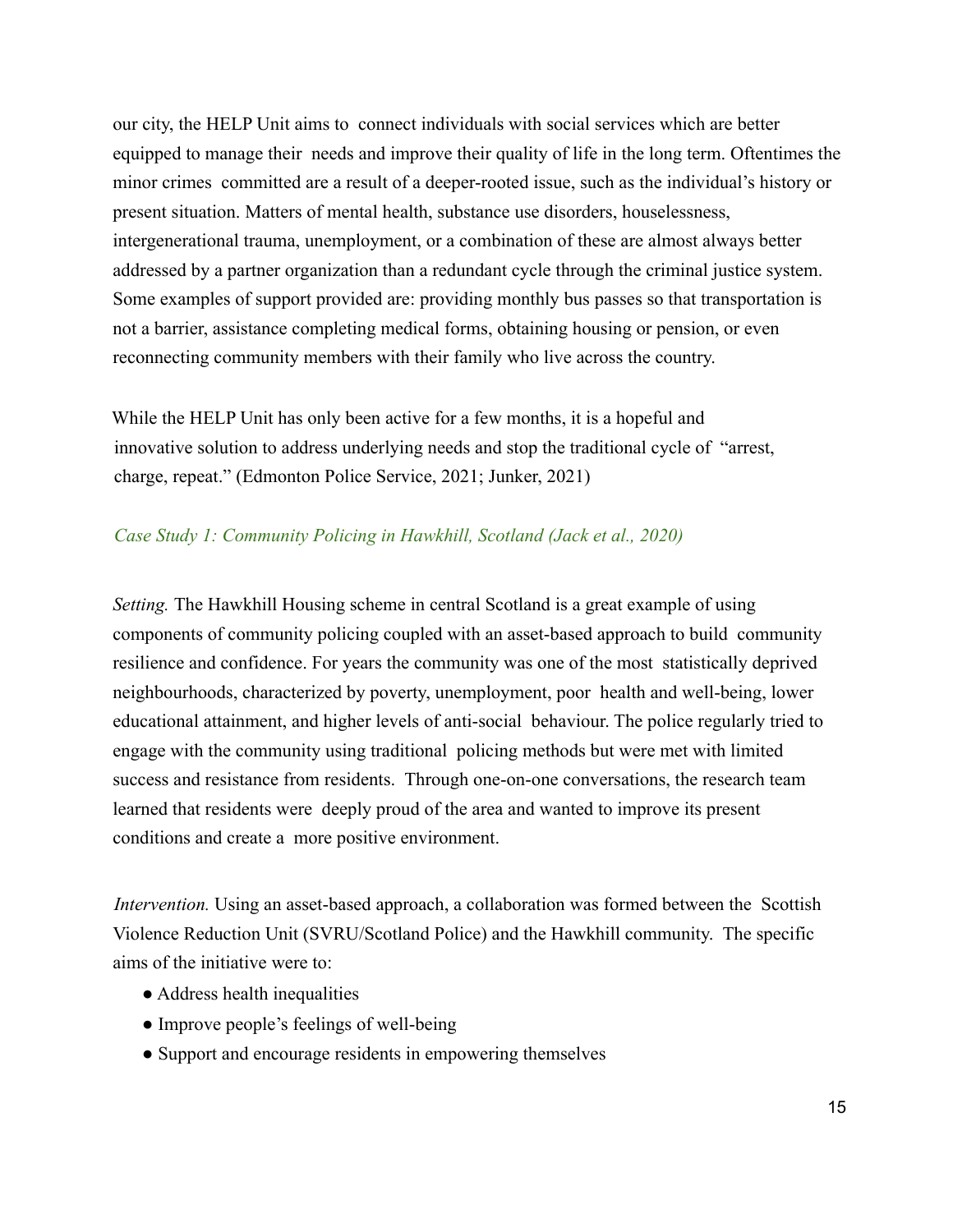- Connect residents to one another and the wider community
- Develop meaningful respectful partnerships
- Build confidence, self-esteem and respect
- Support people in developing a sense of control over their lives
- Support communities in developing a sustainable and continual development of their community through personal development and in doing so reduce crime and antisocial behaviour.

In contrast to the often-used deficit models, an asset-based approach (ABA) focuses on positives and recognizes people as assets. Individuals and communities spearhead the development process themselves through identifying and mobilizing existing – albeit unrecognized – assets. External agencies, such as the police, which have extensive networks and connections with policy makers and services providers should utilize this social capital to help the community achieve their goals. ABAs are powerful and useful because they offer opportunities for people to develop connections, thus gaining social capital through collective experiences. As well, individuals actively build resilience, knowledge, self-esteem, and confidence by being active participants and planners in the change process rather than change being done "to" them or for them.

In the case of Hawkhill, this involved a two-pronged approach. First was the creation of processes, such as working groups and town halls, where residents could voice their concerns and opinions about the community's priorities. Second was the establishment of a Police Inspector as a 'community resource'. The Inspector was there to help create change and engage with the community. However, if the need arose, he could step in and enforce the law, his more traditional role. He sought to always remain embedded within the community to engage directly with residents and volunteered to do a diverse array of tasks to show his commitment to the community.

*Outcomes.* Many positive changes were implemented in the Hawkhill community, including the revitalization of a community centre which, along with a community garden, became key hubs of connection and socialization. Some residents established support groups amongst themselves which met regularly and expanded to include external guest speakers, trips/visits to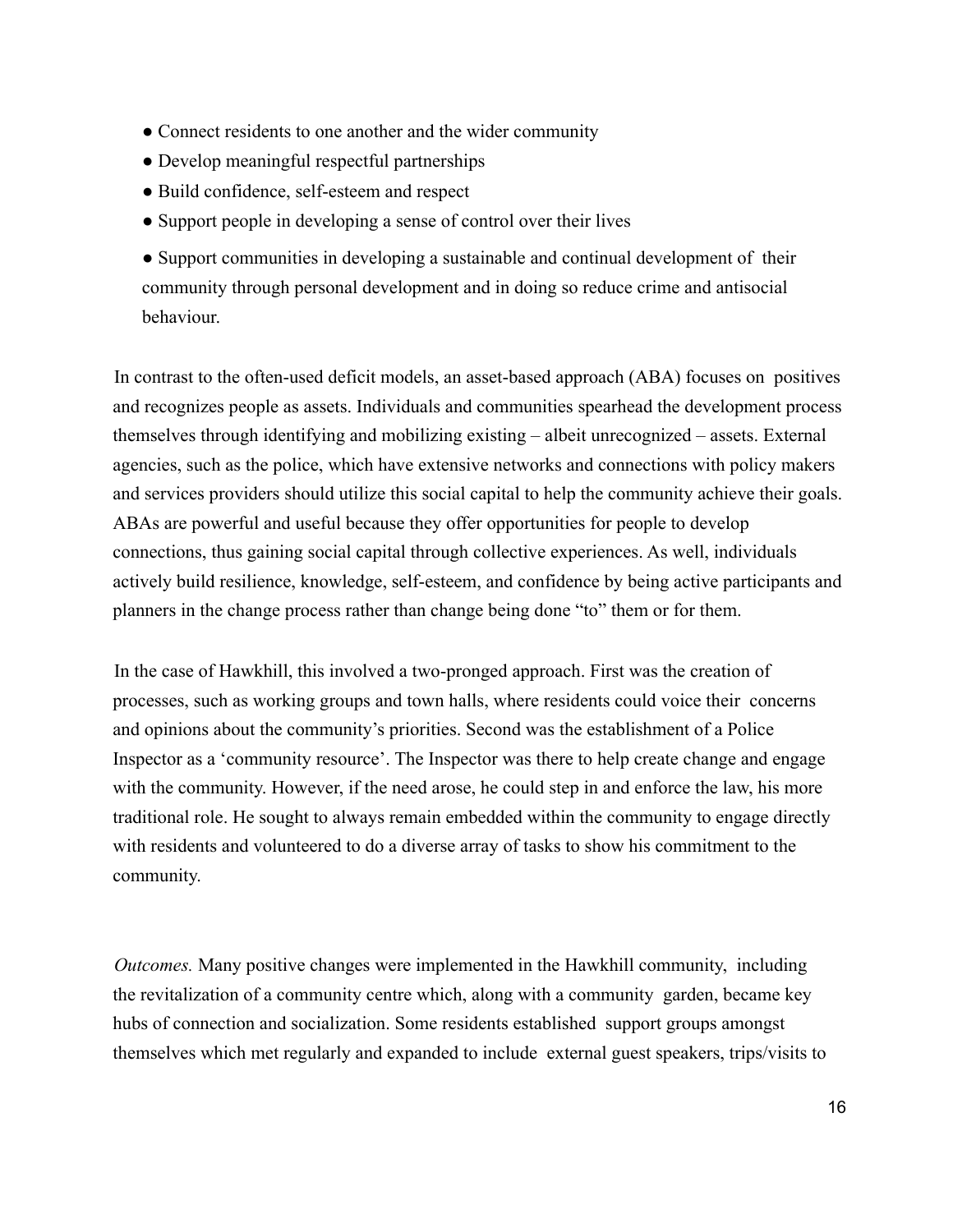places of interest, and projects that involved work opportunities. To engage young children in physical activity while ensuring their safety, a 'walking bus' was established. Through these and many additional initiatives the Hawkhill community was able to:

- Increase community cohesion
- Lower community tension and decrease volatility amongst residents Create genuine, democratic community engagement
- Build confidence among the residents and in turn the community
- Increase community assets, such as the community centre and garden Improve relationship between the police and the community
- Considerably reduce crime and anti-social behaviour

The Hawkhill experience highlights a myriad of positive outcomes related to ABAs when they are applied in an effective manner. However, it is important to consider that this approach is not a quick fix. It requires community and external agency leaders with a vision and willingness to "think outside the box" instead of going with the status quo. Most importantly, the community must decide this is the approach they would like to use, it cannot be imposed or enforced on them. Finally, there is no endpoint. In the case of Hawkhill, priorities were always changing as new issues arose, therefore this requires a long-term commitment of personnel and resources.

*Connection to the Acres.* This case study was included to highlight one way to incorporate the values of community policing while offering the community autonomy to lead the decision-making and problem-solving processes. This can be applicable to *The Acres* community in two-ways:

1. An ABA is already at the center of *The Acres* community. Lady Flower Gardens (LFG) has successfully initiated the foundational work to engage future residents in seeking their input into the services they would like to see in the community *(see Community Engagement section)*. From the responses, it is evident that the residents are enthusiastic about being active participants in envisioning the space. As well, LFG has proposed several different types of democratic governance structures to help engage residents in establishing priorities and making communal decisions once *The Acres* becomes a home for residents *(see Governance Structure section)*.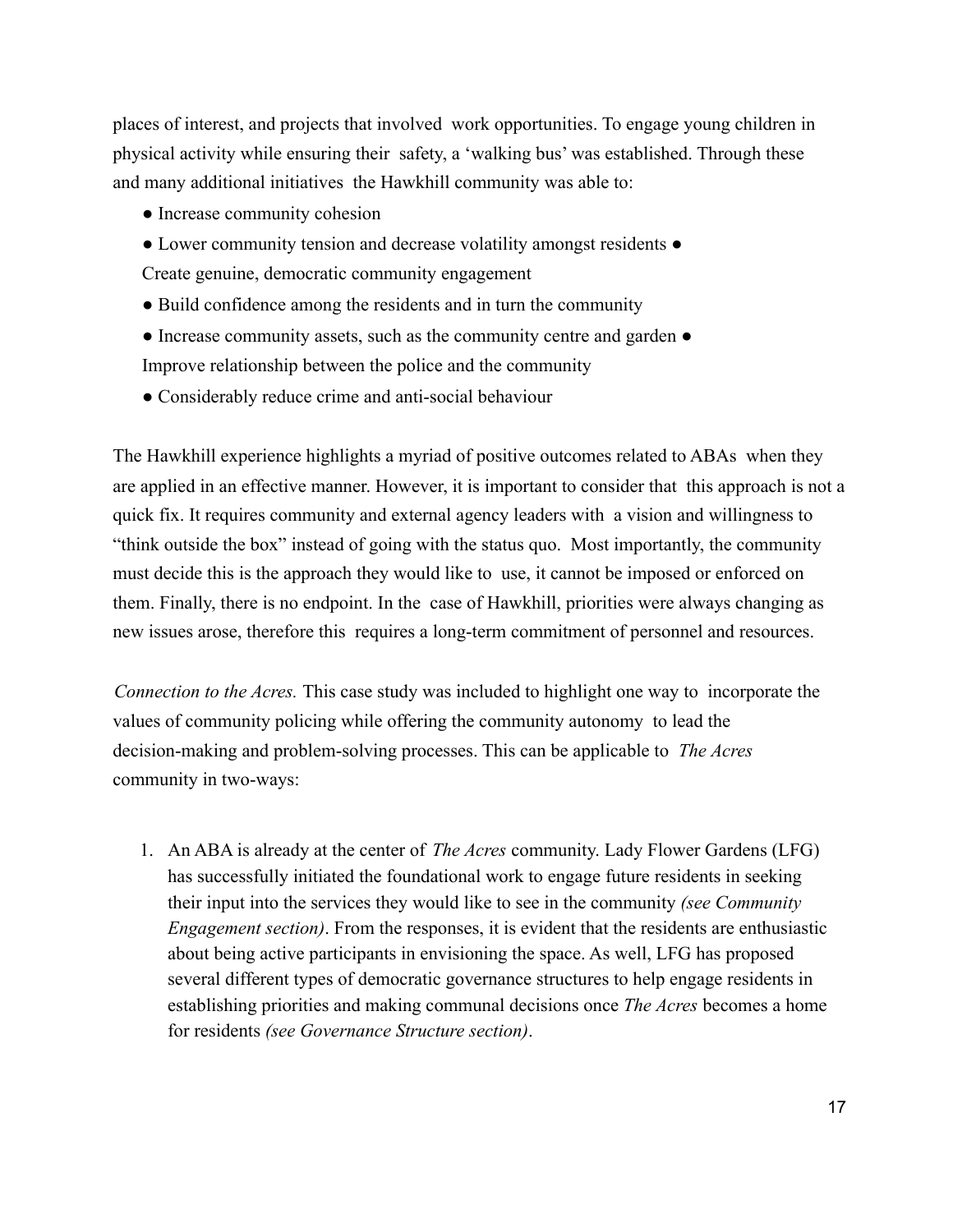2. The Social Response Unit within the EPS is uniquely positioned to engage in the ABA process. With their extensive outreach work, the HELP navigators are well on their way to establishing trusting relationships with future residents. They also have an extensive network of connections with the city's social agencies. This would be a strong referral base to provide most of the health, wellness, life skills, and financial support services that are considered the cornerstones of a permanent supportive community. Having a few HELP navigators permanently established at *The Acres* would offer the additional benefit of becoming the direct points of contact for any concerns by residents, as became the case with the Inspector at Hawkhill.

Ultimately, a close collaboration between *The Acres* and HELP Navigators would be beneficial in ensuring community safety.

### SUPPORTING RESIDENTS WITH A HISTORY OF SUBSTANCE USE DISORDER

It is well-established that we are amid an opioid crisis and are failing to adequately support individuals struggling with substance use disorders. COVID-19 has created additional barriers to accessing supports and services. This can be seen in the significant rise in deaths due to opioid poisonings since March 2020 (Government of Alberta, 2020). In 2020, there were 1,316 drug poisoning related deaths, with 485 occurring in the Edmonton Zone. This is the highest number of deaths since the surveillance program began in 2016 (Government of Alberta, 2021).

It is not realistic to envision *The Acres* to provide all things for all people. Each resident will have their own unique experiences and needs, and be in different areas in their recovery. Through continuing consultations with stakeholders, including the city, developers, and future residents, we envision *The Acres* to offer some basic supports and programming (Figure 5). However, *The Acres* will be one piece of an overarching citywide mental health and addictions strategy. The ultimate goal is to have people's basic needs met through a number of different programs that are adequately and sustainably resourced. For example, *The Acres* can be a safe, sober, supportive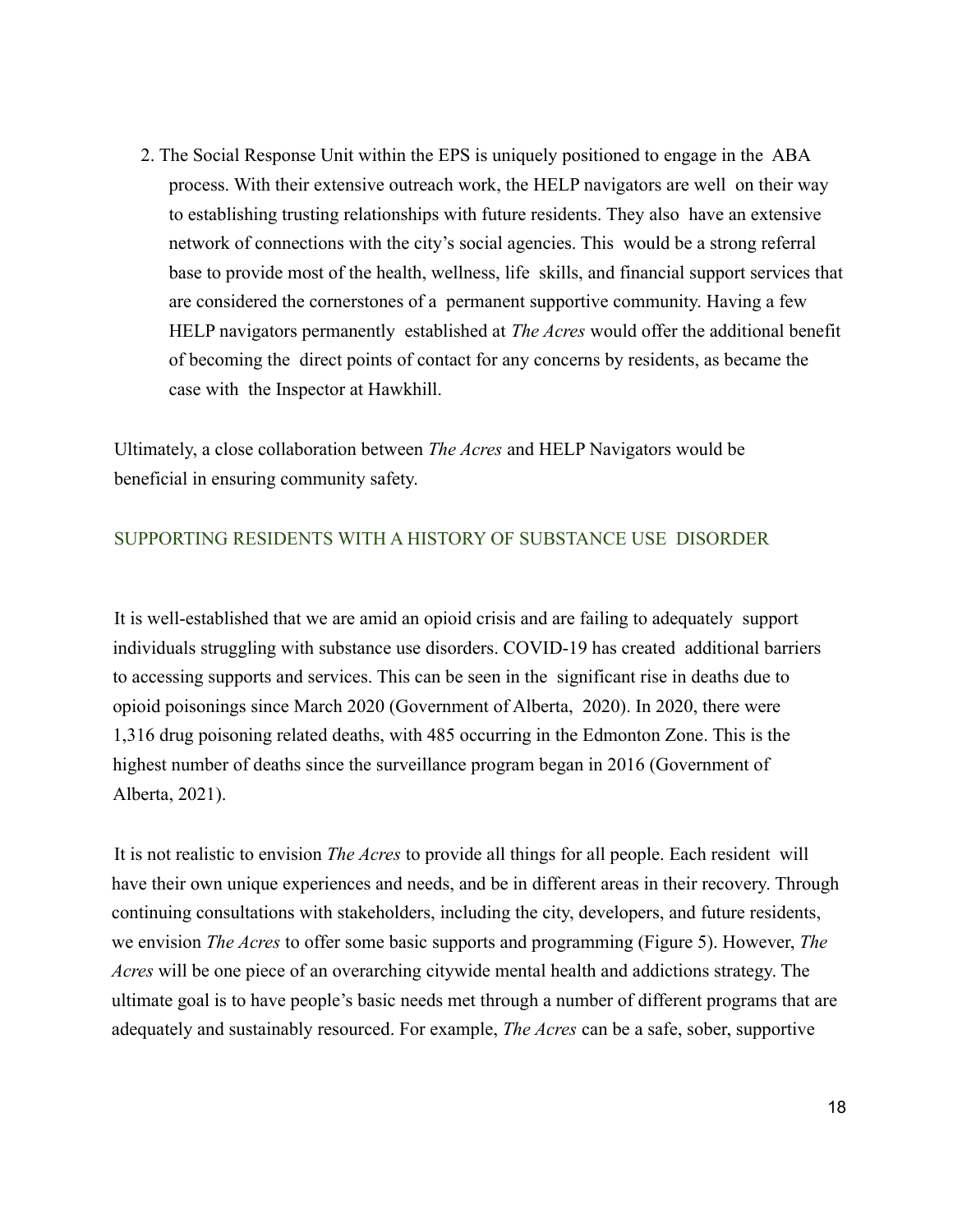community for individuals transitioning out of residential treatment facilities, such as Recovery Acres, Henwood Treatment Centre or Poundmaker's Lodge. Conversely, these programs and facilities could act as referrals for the residents of *The Acres* if they wished to seek treatment again. This would prevent the division of funds between replicative services. Instead, the money could be used to strengthen existing services, so they could support more clients. Communication and connections between the agencies are key in creating a cohesive, integrated network of addictions and mental health supports across the city.



Figure 5. Proposed model for harm reduction services at three levels – onsite, neighbouring facilities/hospitals, and formal relationships with community centres and services in central Edmonton.

It is also important to acknowledge that relapse may be expected on someone's journey to sobriety. Ideally, if someone indicates they are using substances within *The Acres*, they would have the option to go to an offsite detox facility and return to *The Acres* once they are sober. If they would like to continue to use without going to detox, then *The Acres* would find them housing within a harm reduction community. The option to return to *The Acres* when/if they are ready would always remain available. With this approach the key is to meet people where they are at, and create a safe, non-judgmental space for one to disclose their use so they can be connected to the appropriate supports. Again, for this to be successful, there needs to be "cross-talk" between agencies, such that each is familiar with the scope and services provided by the others and can make the appropriate referrals.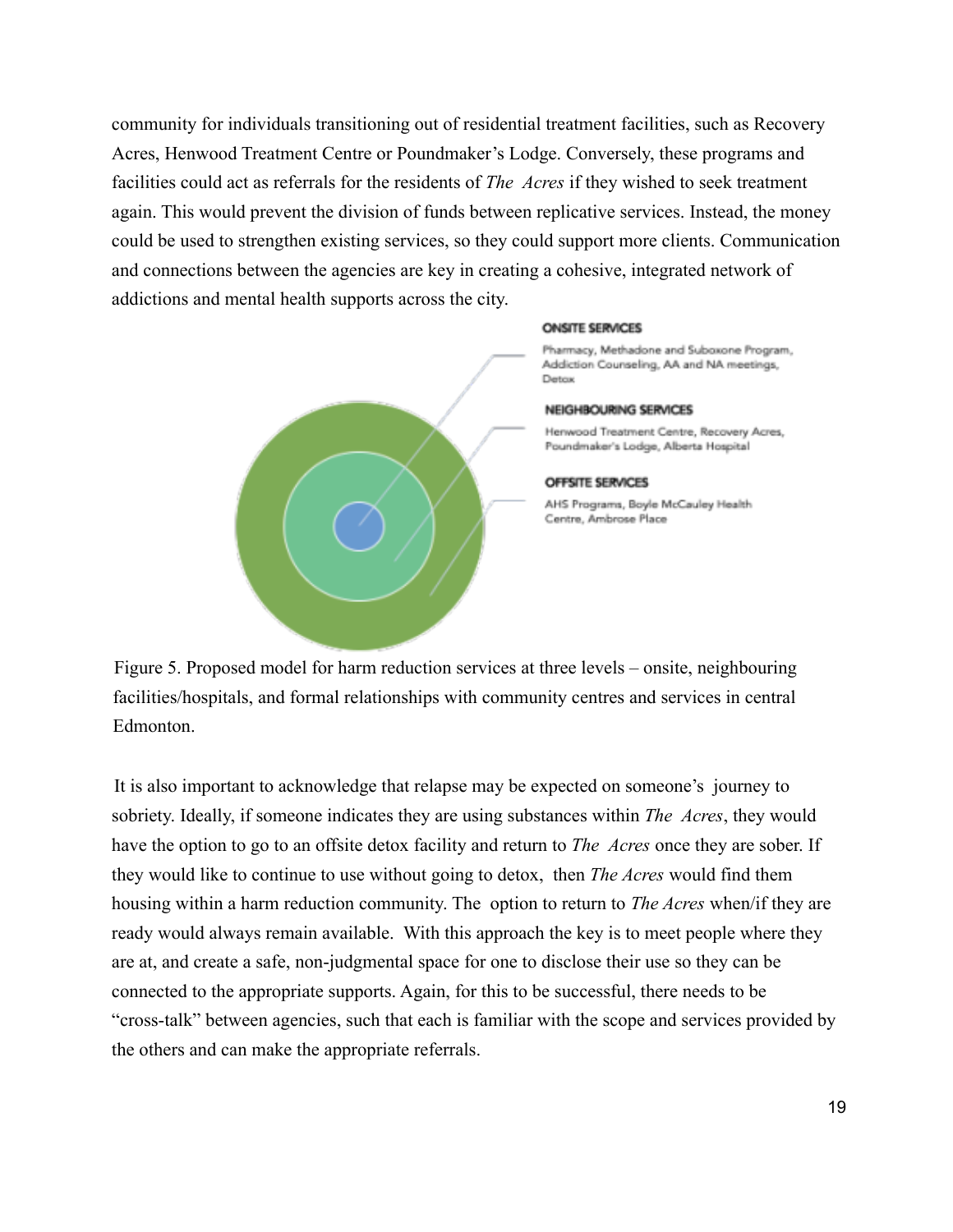In his TedTalk on addiction, Johann Hari poignantly says "the opposite of addiction is not sobriety. The opposite of addiction is connection." To holistically support individuals struggling with substance use, we need to tackle the societal stigma around substance use disorders. There are often misconceptions around the misuse of substances – we think of them as willful choices or lapses in moral, self-control, self determination, or personal responsibility (Juba, 2020). Substance use disorder is a chronic and complex condition and individuals may struggle with substance use for a myriad of reasons, often stemming from trauma, marginalization, and isolation. Through the creation of a communal garden, *The Acres* provides an opportunity to enhance social connection and integration among the residents of *The Acres* and the broader Marquis neighbourhood, like the model used in Recovery Villages in the United Kingdom.

# *Case Study 2: The River Garden at the Auchincruive Estate in Ayrshire, Scotland (Whyte, 2019)*

*Setting.* In March 2018 the rehabilitation centre, created based on models used in Italy, Sweden, and the USA, was opened to residents recovering from substance use disorders.

*Intervention.* Clients live and work on the estate while they complete a three-year rehabilitation program. Work includes repairing old buildings, gardening, and growing food. As well, there is a social enterprise cafe open to the public on weekends. Halfway through the program, the clients can become staff members, where they can start being paid for their work and help mentor others.

*Outcomes.* Clients have commented on the remarkable ability to relate to the other residents as they share common experiences. They noted that the gardens, greenhouses, and connections made with the staff and other residents, were the most beneficial components of their experience. The process is based on peer-to-peer learning and teaching; and at the end of the program clients leave with newly acquired skills and lifelong connections. In a similar setting, the San Patrignano community in Italy, 80% of people who completed the program did not relapse.

*Connection to the Acres.* The case study was included to highlight the benefits of creating a space for individuals with lived experience to come together and support each other. It is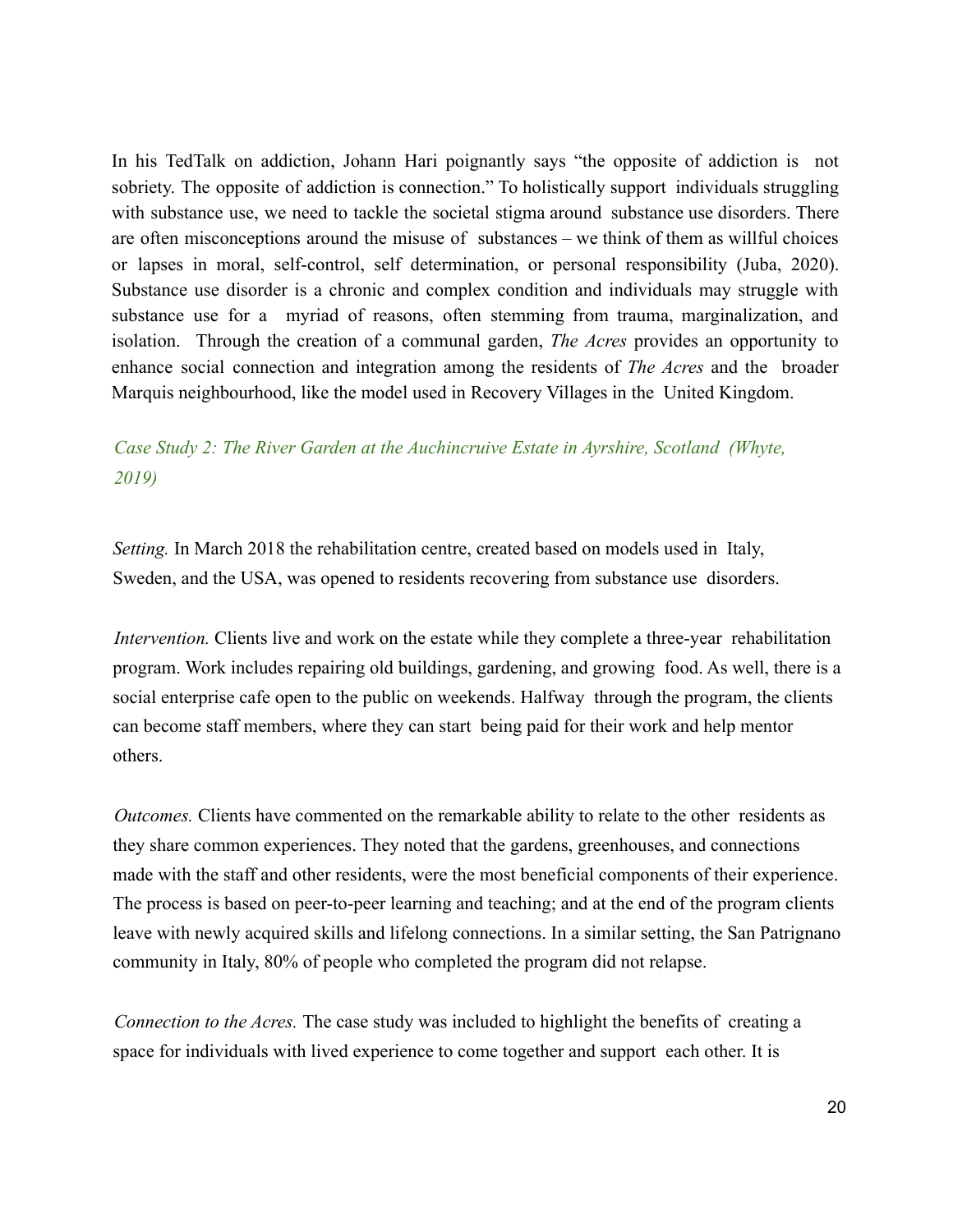relevant to the vision for *The Acres* in a couple of ways:

- 1. The community garden will be key in fostering connections within the community. Like the River Garden's approach, the community garden within *The Acres* will offer residents the opportunity to garden and grow their own produce *(see Community Agriculture section for more details)*. The idea is to foster a community 'hub' through this space, where residents can exchange produce or gardening tips, as well as have a safe, and vibrant space to spend some time with their families and friends. There will also be various opportunities to form connections, supports, and mentorship opportunities between residents with similar lived experiences. Through initial consultations, there is interest in creating a library, which could be a key space for community support groups and a hub for various social programming.
- 2. The communal garden can serve as an opportunity to engage with the broader Marquis neighbourhood. There is also the possibility of opening the community garden to residents within the broader Marquis neighbourhood during certain times (such as the weekends similar to the Social Enterprise Cafe). This will offer an opportunity for the public to learn about gardening and broader community initiatives within*The Acres* directly from the residents themselves. Based on LFG's experience with their own community gardening, clients quickly become experts on techniques and the local produce. This could serve as an important educational opportunity for the public to help combat social stigmas and misconceptions about substance use disorder and recovery.

Similar to the concept of Recovery Villages in Europe and the US, *The Acres* Community can serve as an important space to foster connections among both people with lived experience of substance use disorder and the general public. With its various supports, mentorship, community involvement opportunities, we firmly believe that *The Acres* can offer to fill the void of social connections in a safe and sober space that many people with substance use disorders often struggle to fill. Ultimately, this could help many individuals finally overcome their substance use disorder and break the cycle of relapse.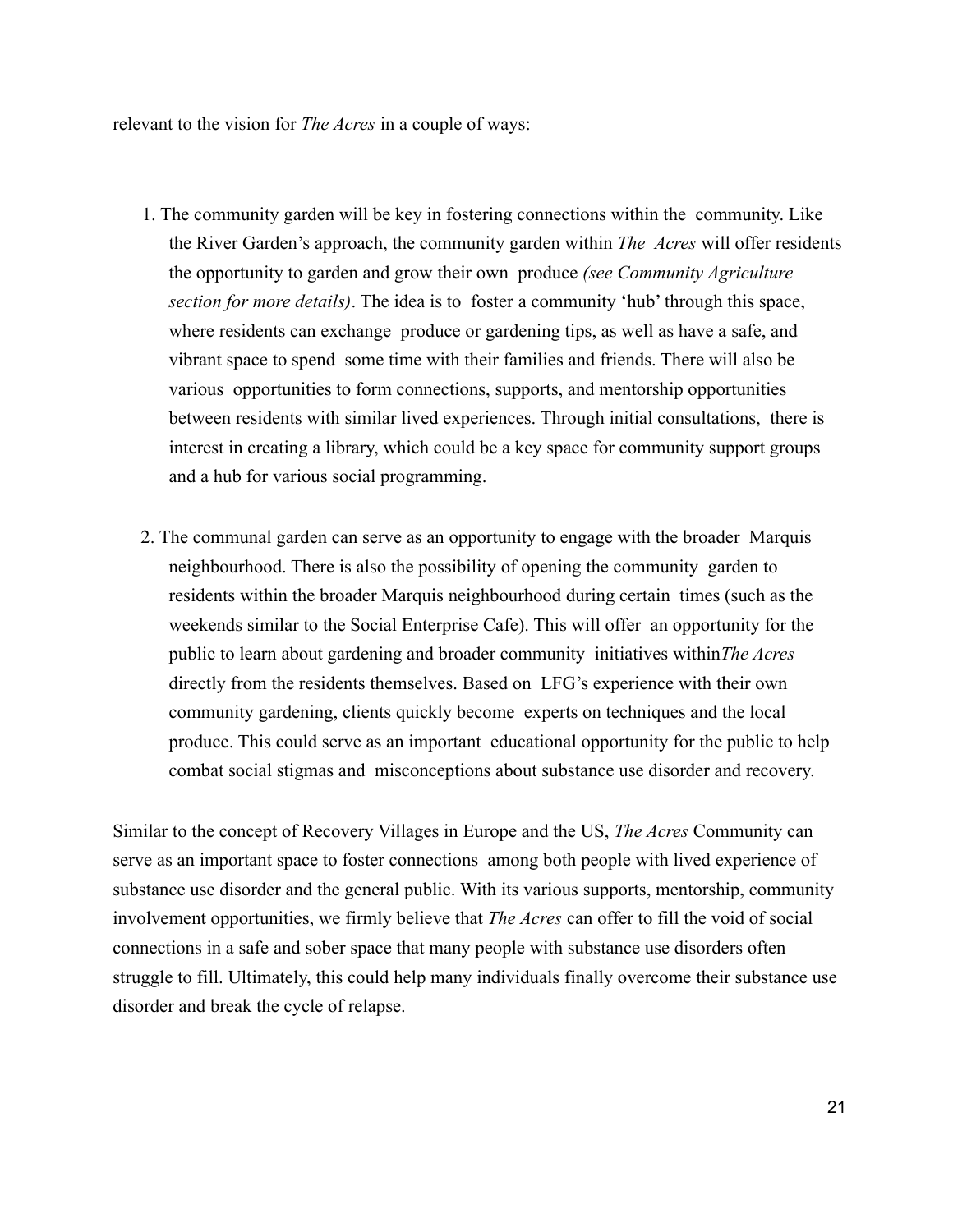### THE ROLE OF COMMUNITY GARDENS IN ENHANCING COMMUNITY SAFETY

Community gardens are being increasingly incorporated into many intentionally designed, permanent supportive communities. They serve as active places that people make for themselves and their community, and use for work and socializing. In fact, social engagement, community building, and neighbourhood revitalization are often identified as the top strengths of communal gardens by residents (Hou, 2017).

In the book, *Greening Cities: Forms and Functions*, Jeffrey Hou further parses out the social roles that community gardens can play (Figure 6). These include community gardens as:

- Convivial spaces
	- Everyday gardening activities themselves are forms of social activity and facilitate social interaction.
	- Occasional community-wide social events strengthen social ties and facilitate interactions among gardeners and non-gardeners. Thus, a garden functions more as a social space rather than just a garden plot.
	- Inclusive, cultural spaces.
	- Particularly for newcomers, the garden can provide opportunities to continue traditional cultural practices and can be sites for ethnic social events.
	- Through gardening together and joint social events, there is also great potential to bring socially and culturally diverse individuals together in the same way that other formal activities, such as sports, often do. Ultimately this builds a greater sense of social awareness and strengthens neighbourhood relationships.
- Restorative spaces\*
	- At the individual-level, working in the gardens has been found to benefit: Physical health: gardening is an accessible form of physical activity and increases participants' food and nutrition knowledge (Malberg Dyg et al., 2019).

■ Mental health and wellness: planning, growing, and working within the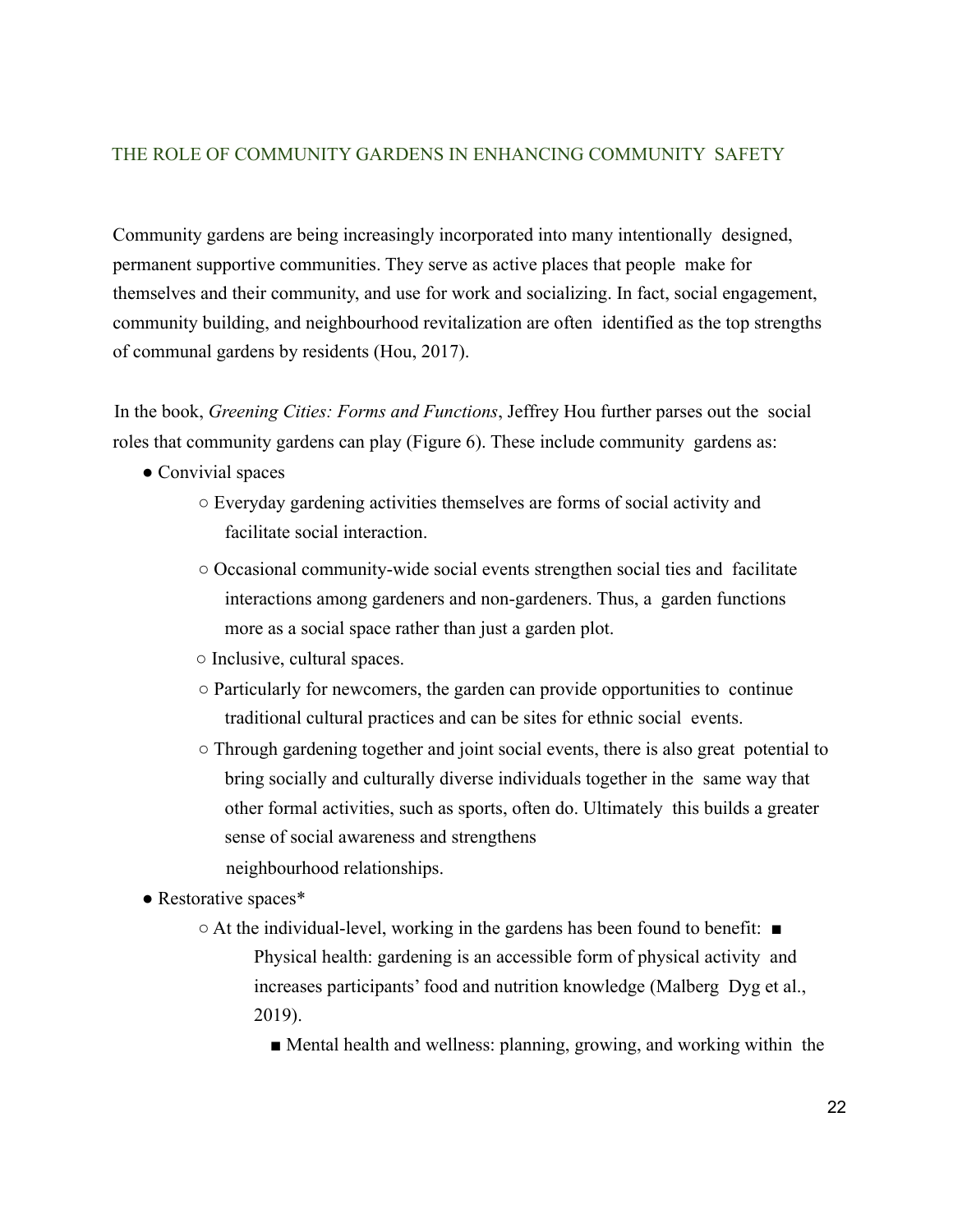garden helps participants develop self-esteem, self-worth, independence, and a sense of personal control (Malberg Dyg et al., 2019).

- At a relational and social level: gardening enhances the sense of being embedded within a network of positive and supportive relationships by promoting social processes such as collective decision-making, civic engagement, reciprocity, mutual trust.
- Democratic spaces
	- Community gardens involve collective decision-making and sharing of responsibilities internally to allocate resources and plan green space. Residents are often motivated to use their newly formed social capital within their own communities to build partnerships across groups and other communities to support broader social and environmental initiatives.
- Resilient spaces
	- Community gardens can become social safety nets and provide a network of people to turn to during times of crises.
	- Production of fresh produce can help alleviate some financial constraints faced by many residents.



Figure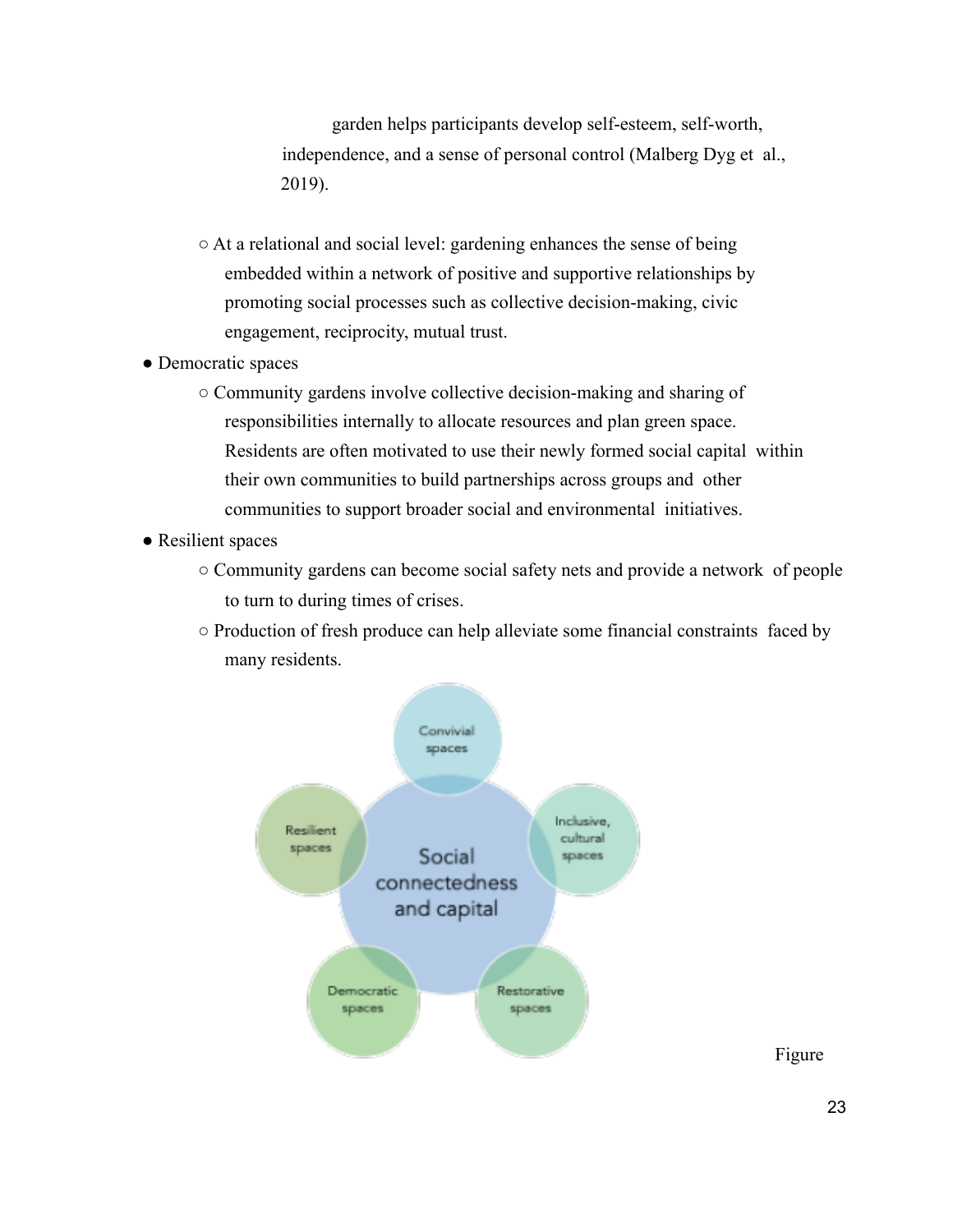6. An overview of how community gardens serve as multimodal social spaces anchored around their role in increasing social connectedness and capital.

Taken together, the community garden's strength in enhancing community safety lies in its ability to offer social cohesion and capital amongst community members. Social capital can be viewed as the connections among individuals or social networks and the norms of reciprocity and trustworthiness that arise from those connections (Firth et al., 2011). Research has shown that there is a significant association between neighbourhood social ties and residents' sense of safety and adjustment to living in the neighbourhood (Kuo et al., 1998). Furthermore, formation of neighbourhood social connections may depend on informal social contact which often occurs in neighbourhood common spaces, such as communal gardens (Kuo et al., 1998).

*\*LFG has partnered with Alberta Health Services to assess their own clients personal and interpersonal wellness while they participate in Addictions and Mental Health Community Recreation Therapy program. Many of their findings align with the themes presented by the above mentioned researchers. Please see the AHS-LFG 2019 report as well as the 'Community Agriculture' section of this report for additional details.*

### GENERAL SAFETY CONSIDERATIONS

It is important to recognize that some of the residents within *The Acres* community may be in vulnerable positions and thus may be taken advantage of by a fellow resident or staff member. We often hear of such instances in other avenues of society, often involving a vulnerable individual and significant power imbalance. To prevent this from happening, the community requires transparent systems in place to keep all residents safe. As with all community safety discussions, this will require ongoing input from stakeholders. However, through its intentional design and wraparound support structure, *The Acres* is well-positioned to foster a transparent, safe, and trusting environment. At *The Acres,* each resident will be a part of agency building, and there will be other opportunities in the community for the residents to build trusting relationships outside of the building - such as with the community police liaison officer or staff members of day programs. These would aim to offer alternatives for someone if they were experiencing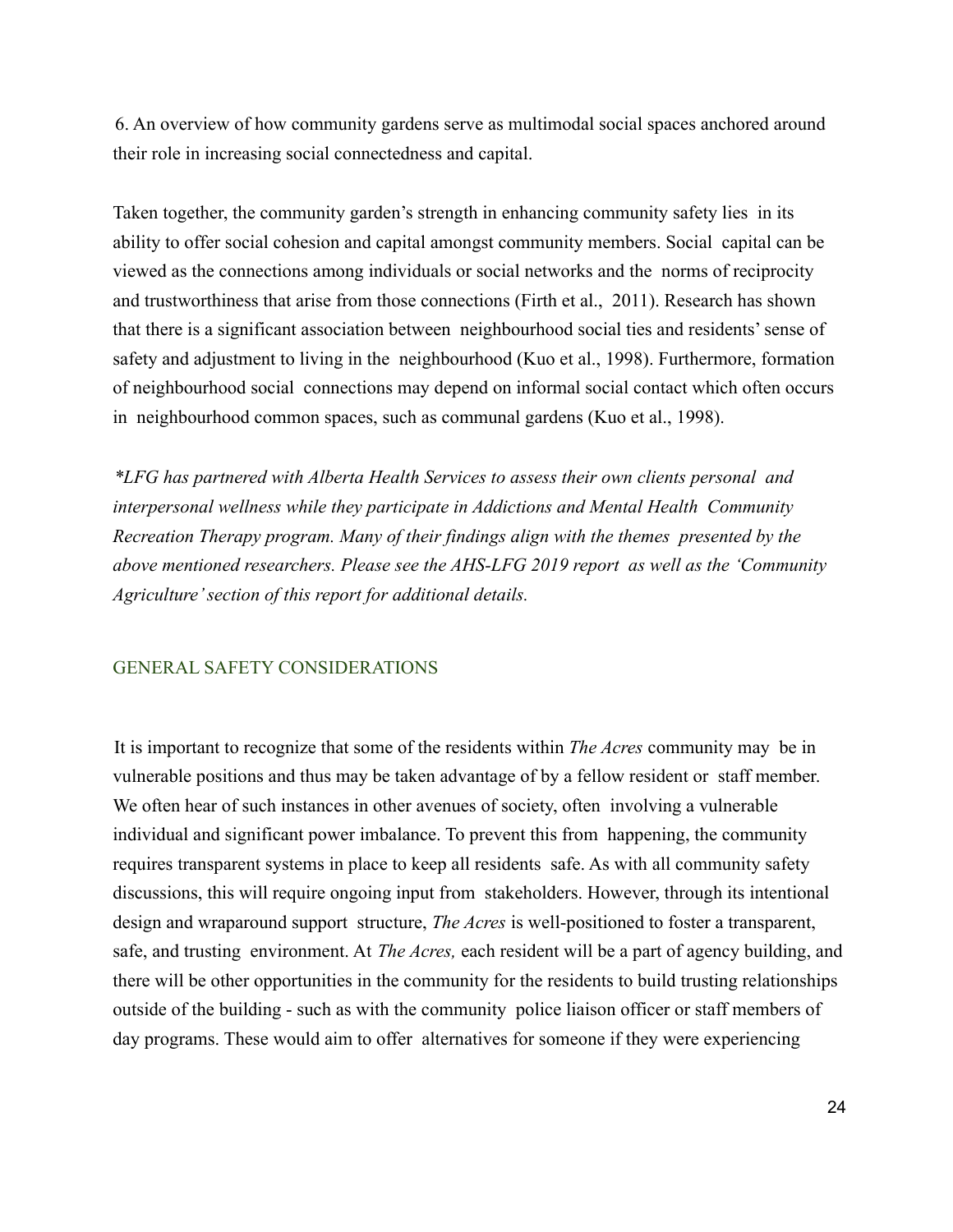abuse but struggling to speak to staff or residents within their own building. Additionally, the community aims to empower residents themselves through leadership opportunities where they have involvement in the governance processes, agriculture, or facilitated community activities such as collective kitchens, feasts, and harvest festivals. Again, these opportunities further build connections but also help establish an individual's own voice and faith in themselves.

It is challenging to find literature on how to address this sensitive topic as it is very context specific. As well, most approaches to dealing with these issues are reactive, and action is most often taken once the instance comes to light. For *The Acres* to take a proactive approach, ongoing engagement must be done with future residents. They will be directly impacted by the processes, thus it is imperative that they are involved in establishing them rather than having rules and stipulations imposed on them. Many individuals may have lived experience with such events, so the key would be to create safe spaces for them to share their experiences and ideas on how this can be prevented. Irrespective of the selected response, it must be adequately and appropriately resourced and continuously monitored to ensure residents of *The Acres* continue to be safe.

#### **CONCLUSION**

The purpose of this report is to provide a foundation regarding the complexities of community safety and navigate its solutions in an integrated community, specifically *The Acres*. Based upon community policing research and case studies of pre-existing neighbourhoods with comparable populations and concerns, this report provides recommendations for the development of strategies to address potential concerns. This report is not intended to be an exhaustive list of suggestions, but rather lay the groundwork for a larger structure - one that maintains the citizens and community at its very core.

Key takeaways include:

• Continued use of an ABA to empower community members to define their own unique priorities for the community safety strategy. External organizations, such as the HELP Navigators are well-positioned to be the community police liaisons. Having the same few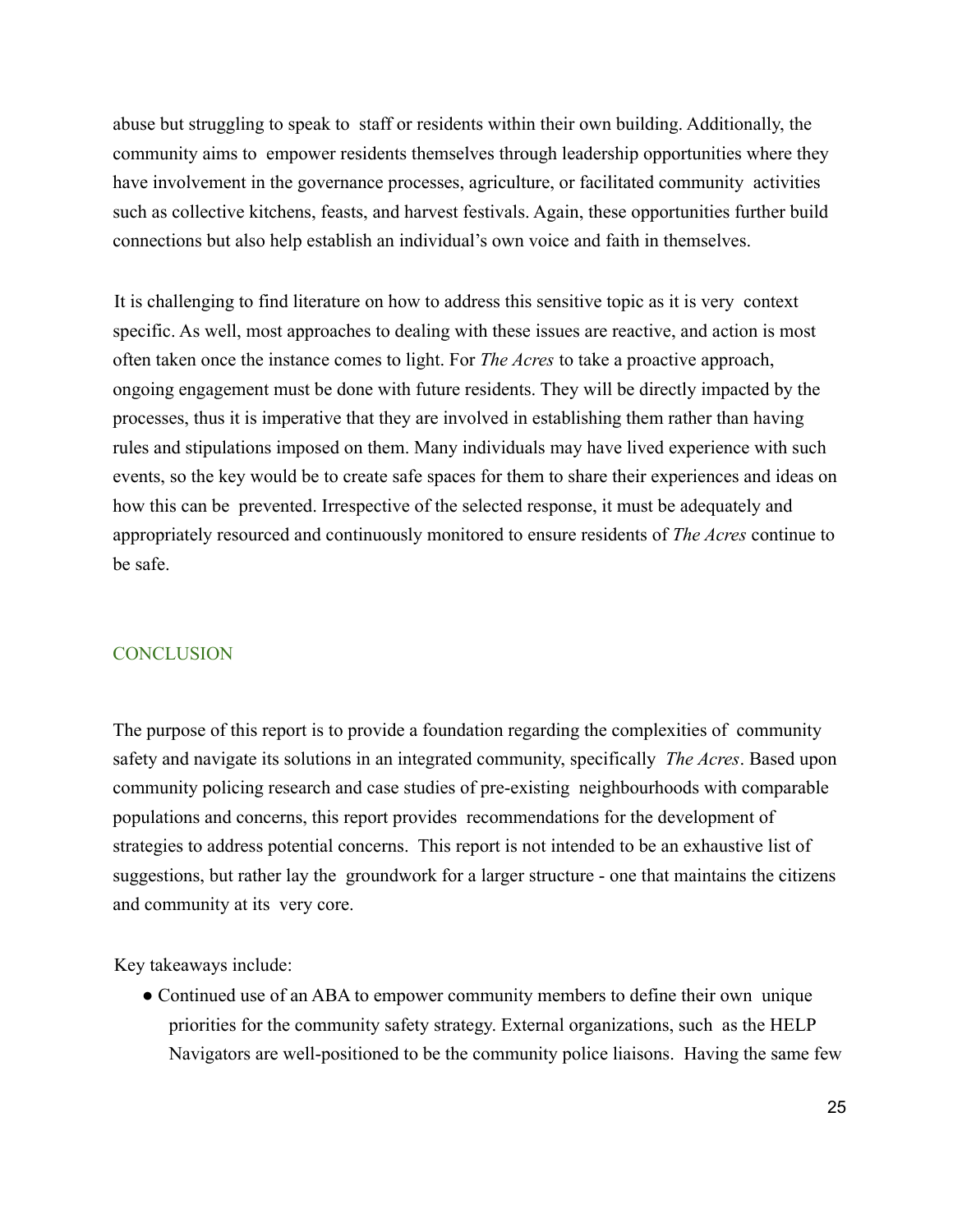members of the HELP team continuously embedded within *The Acres* will normalize police presence in the community in a positive way and allow for trust and rapport to be built between law enforcement and the residents. This could lead the way for the HELP Navigators to act as important community representatives who will listen and address any safety concerns raised by residents.

- Although *The Acres* will be a sober space, it will have supports embedded within the community to assist residents on their recovery journey's from substance use disorders. The main priority in this area will be to establish long-lasting relationships with neighbouring rehabilitation facilities and agencies in central Edmonton, which will act as two-way referral systems. This will help minimize duplication of services and assist in sustainably funding existing services, so they are better equipped to meet the needs of a diverse group of people.
- The community garden will serve as a key hub of socialization through daily gardening activities and occasional community-wide social events. Through LFG's own work, this type of model has shown to have a profound, positive impact on an individual's physical and mental health. Interpersonal relationships have also been shown to flourish in this model. A sense of safety will stem from increased integration, trust, and sense of belonging between and among residents. Further, by inviting residents from the broader Marquis neighbourhood to the garden, stigma around addiction can be combated by offering an opportunity for the general public to learn about the community, agricultural practices, and the residents' journeys in their own voices.

The development of community safety policies should be unique for the neighborhood and highlight community assets, individual strengths, and strive for a holistic model of wellness. Fostering inclusion and social connectedness are key factors in the role of recovery and the development of an integrated community, such as *The Acres*.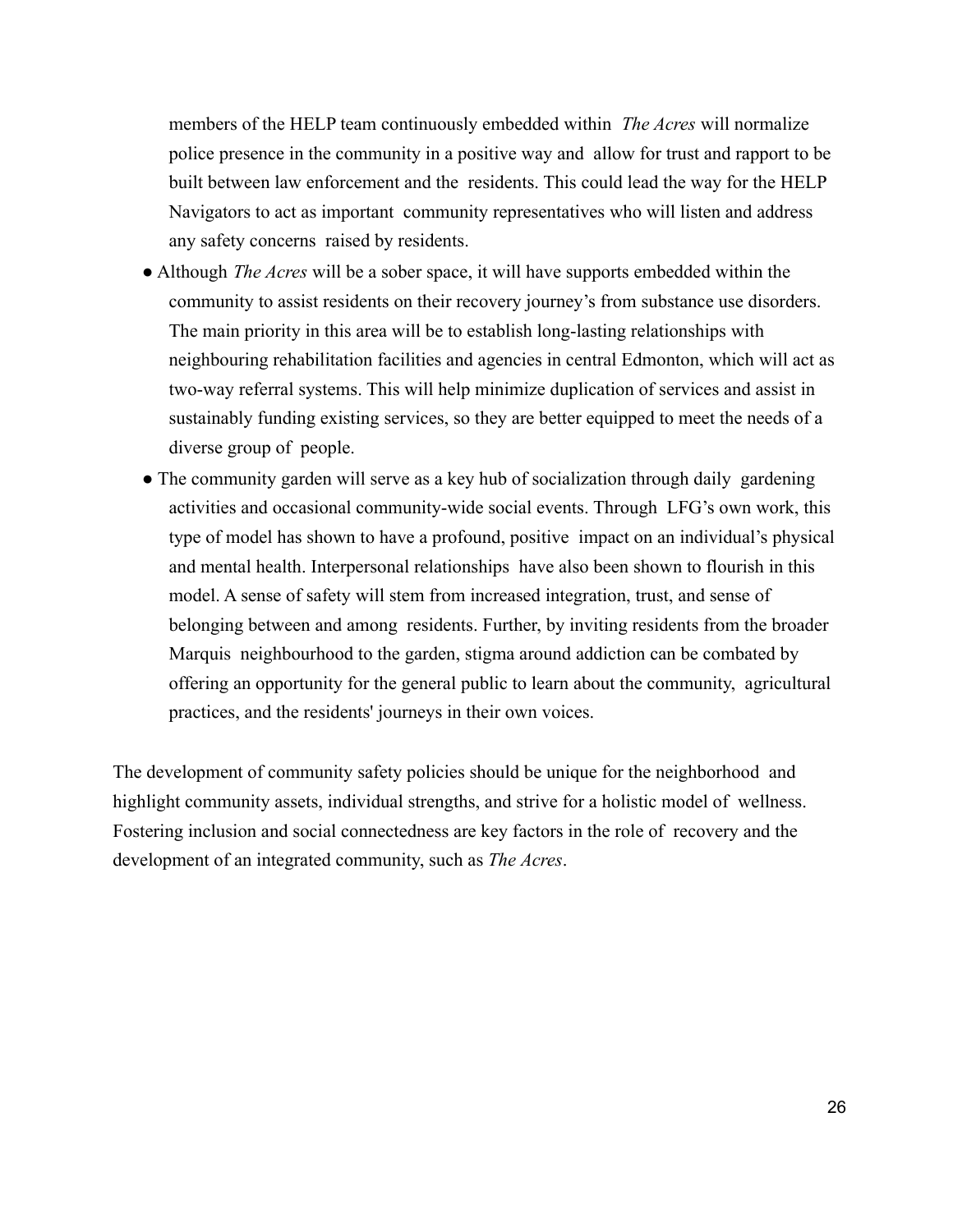#### WORKS CITED

Delday, A. (2019). Lady Flower Gardens AHS 2019 Report.

- Edmonton Police Service. (2021, January 4). A little HELP goes a long way. https://www.edmontonpolice.ca/News/MediaReleases/HELPUnitLaunch.
- Jack, K., Frondigoun, L., & Smith, R. (2020). Implementing an asset-based approach: A case study of innovative community policing from Hawkhill, Scotland. The Police Journal: Theory, Practice and Principles. https://doi.org/10.1177/0032258x20935965
- Government of Alberta. (2020, September). COVID-19 Opioid Response Surveillance Report: Q2 2020. Accessed from: https://open.alberta.ca/dataset/f4b74c38- 88cb-41ed-aa6f-32db93c7c391/resource/e8c44bab-900a-4af4-905a 8b3ef84ebe5f/download/health-alberta-covid-19-opioid-response-surveillance report-2020-q2.pdf

Government of Alberta. (2021, April). Alberta Substance Use Surveillance System.

- Healy, B. (2014). *The quality of deliberation in Northern Ireland's district policing partnerships.* University College Cork.
- Hou, J. (2017). Urban Community Gardens as Multimodal Social Spaces. In P.Y. Tan and C.Y. Jim (eds.), *Greening cities: Forms and functions*, Advances in 21st century human settlements (pp. 113-130). Springer Nature. DOI 10.1007/978- 981-10-4113-6\_6
- Juba, A. (2020, June 3). *It takes a village: A patient's journey from opioid use through recovery.* CHI St. Gabriel's Health, Project ECHO. https://www.chistgabriels.com/wp-content/uploads/2020/09/6.3.20-Didactic.pdf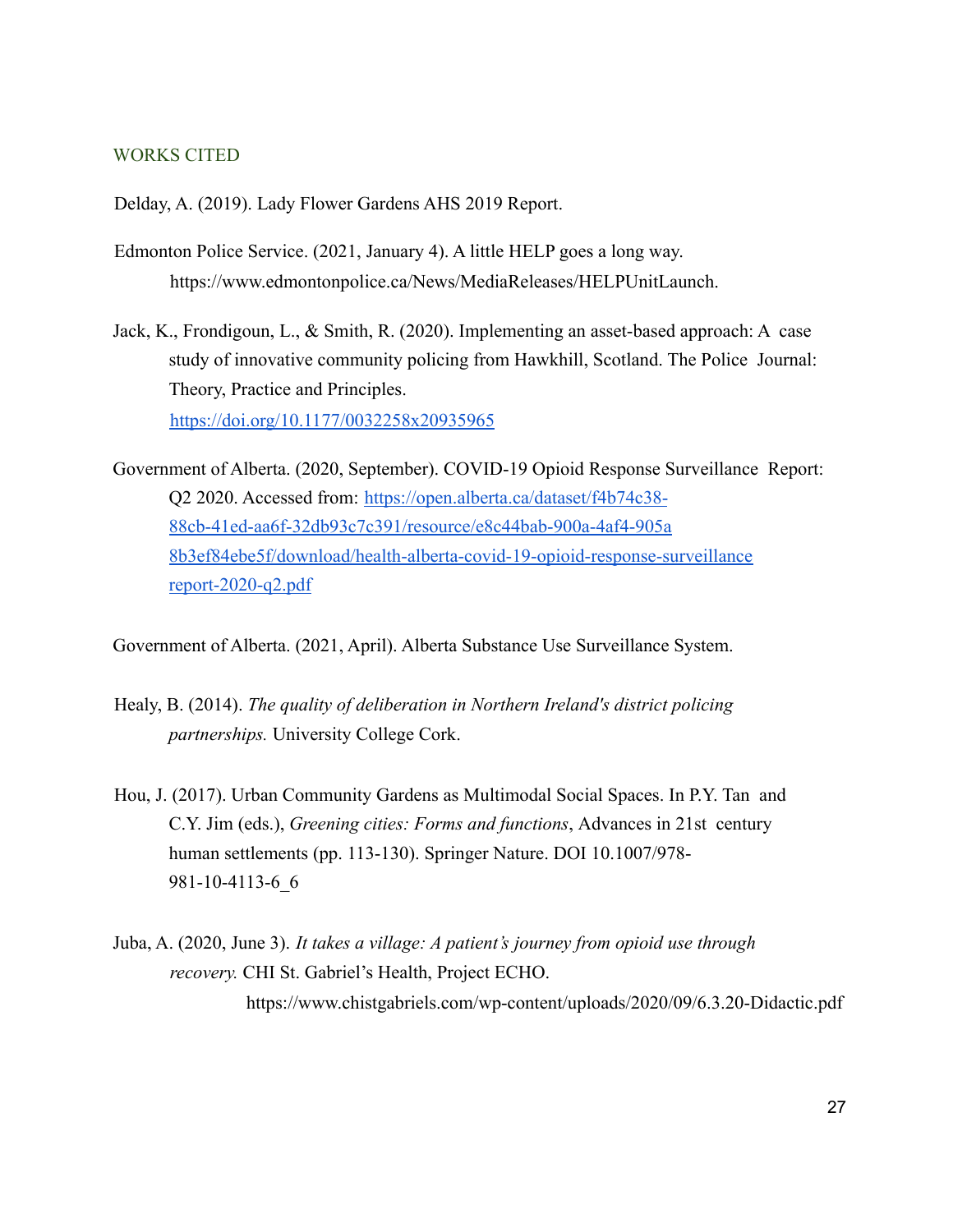Junker, A. (2021, January 4). *'Building of trust:' Police launch HELP unit, hand in hand with Boyle Street*. edmontonjournal. https://edmontonjournal.com/news/local news/building-of-trust-police-launch-help-unit-hand-in-hand-with-boyle-street.

- Kuo, F. E. (1998). Fertile ground for community: Inner-city neighborhood common spaces. *American Journal of Community Psychology*, *26*(6), 823–851. https://doi.org/10.1023/A:1022294028903
- Leighton, B.N. (1991). Visions of community policing: rhetoric and reality in Canada*. Canadian Journal of Criminology, 33*(3-4), 485 - 522. https://doi.org/10.3138/cjcrim.33.3-4.485
- Malberg Dyg, P., Christensen, S., & Peterson, C. J. (2020). Community gardens and wellbeing amongst vulnerable populations: A thematic review. *Health Promotion International*, *35*(4), 790–803. https://doi.org/10.1093/heapro/daz067
- Nicholl, C. (1999, September). *Community policing, community justice, and restorative justice: Exploring the links for the delivery of a balanced approach to public safety*. Washington, DC: U.S. Department of Justice, Office of Community Oriented Policing Services.
	- Normandeau, A., & B. Leighton. (1990) *A vision of the future of policing in Canada: police-challenge 2000 (Discussion paper).* Ottawa, Government of Canada.
	- Office of Community Oriented Policing Services (COPS Office). (2012). *Community policing defined*. Washington, DC: US Department of Justice.
- Office of Juvenile Justice and Delinquency Prevention (OJJDP), Development Services Group, Inc. (2010). *Community-and problem-oriented policing.* Washington, D.C.: Office of Juvenile Justice and Delinquency Prevention. https://www.ojjdp.gov/mpg/litreviews/Community and Problem Oriented Poli cing.pdf